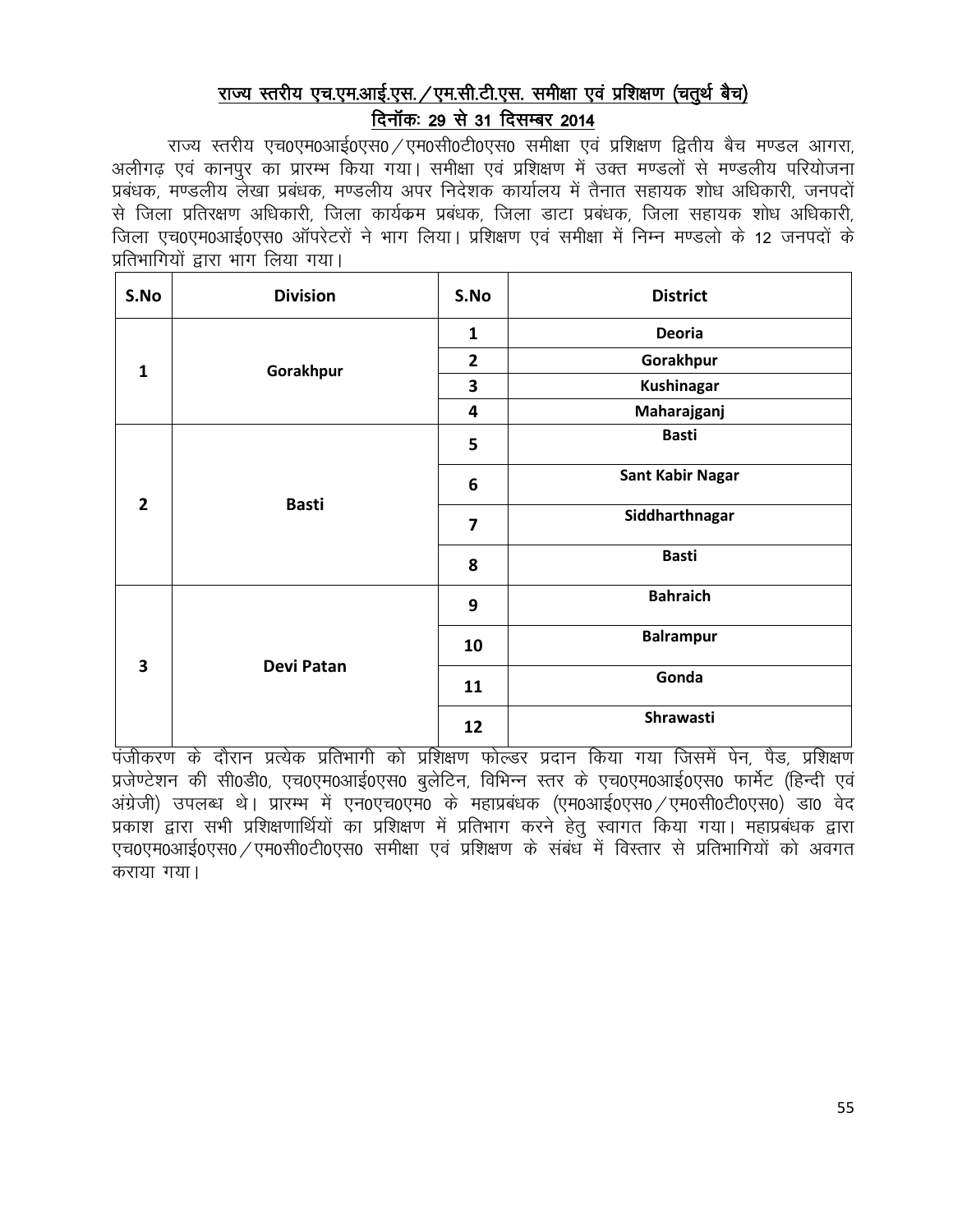

भारत सरकार, स्वास्थ्य एवं परिवार कल्याण मंत्रालय से आई हुई प्रतिनिधि सुश्री गुरसिमरन द्वारा एच0एम0आई0एस0 पोर्टल पर उपलब्ध रिपोर्ट एवं किये जाने वाले सुधारों पर प्रस्तुतिकरण के माध्यम से चर्चा की गई। प्रस्तुतिकरण के मूल अंश निम्न हैं:-

## **Important steps to follow for Smooth and Effective Functioning of HMIS**

- Rationalization of HMIS Facility Master
- Complete and Correct hierarchy from State to Facility Level .
- Correct information for all the attributes of facility.

## **Mapping of Urban Facilities**

- All facilities (excluding DH) of the towns having more than 50,000 population should be mapped as "urban" on HMIS portal.
- list of towns alongwith their categories (Census town, municipality, gram panchayat, township, municipal council etc.) and population is given in census website [\(www.censusindia.gov.in\)](http://www.censusindia.gov.in/).

## **Completion of Latitude- Longitude and Bed Count**

- Agra, Aligarh, Kanpur, Meerut and Moradabad have not entered the Latitude and Longitude for any of the Facilities.
- In Bed Count Agra entered for 1 facilities and Meerut entered for 5 facilities.

## **Timely Data entry in Annual Infrastructure Format**

## **Timely Data entry in monthly module**

- Regular Data forwarding from Sub district
- Monthly Data entered from Sub district users should be forwarded to district level . Before forwarding the data sub district user need to look into entered data
- Regular Data Compilation after ensuring the data quality at District Level
- District Users need to monitor the entered monthly data **with live reports/Standard Reports** before compiling the data.
- If there is any discrepancies district need to coordinate with sub district for **correction**.
- Compile the data **regularly** for generating Monthly Consolidated .
- Readymade HMIS tools to assess Data Quantity and Quality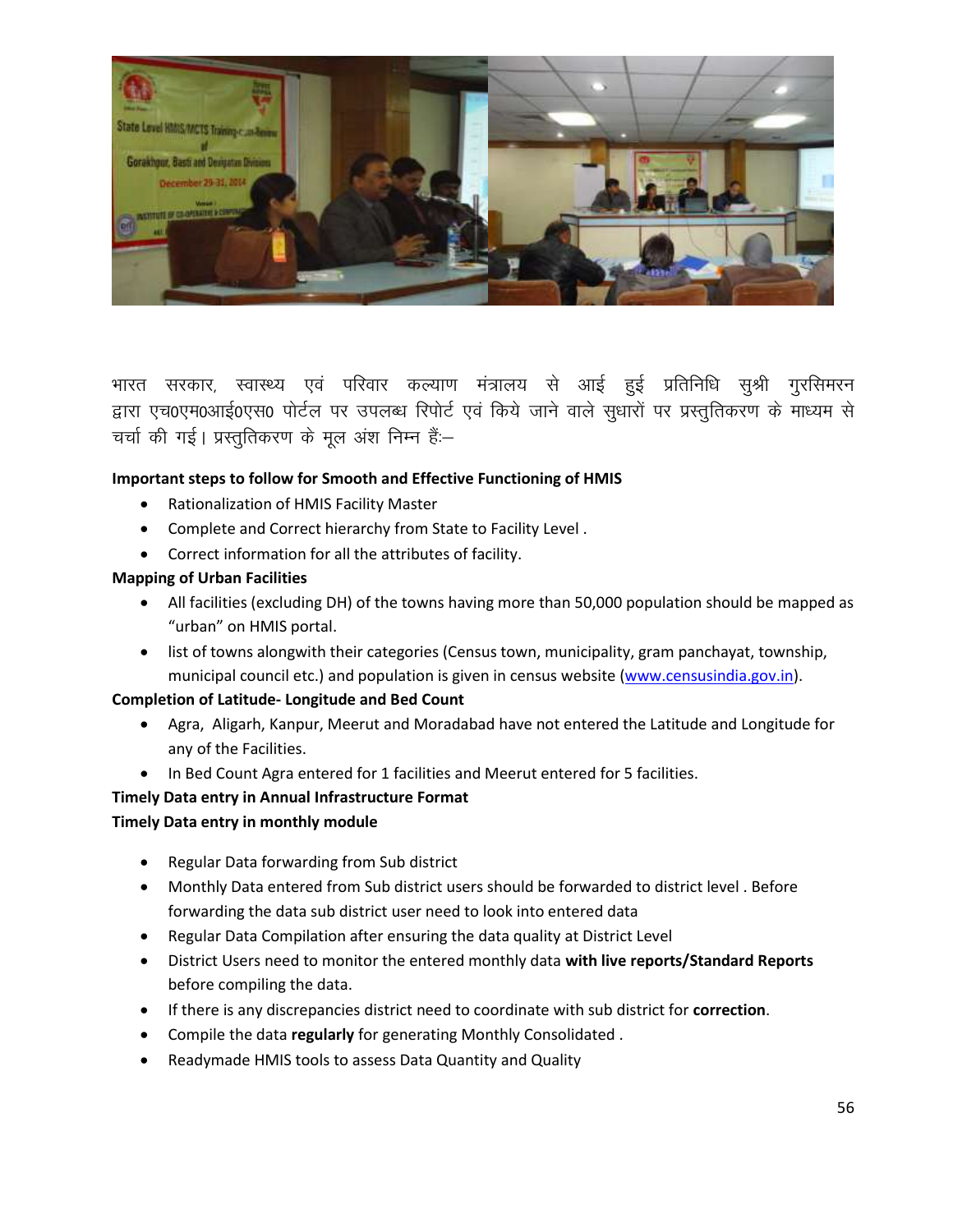Different live Reports/Standard Reports are available to monitor the performance for individual indicators from State to Facility Level.

### **Standard Reports are now available in Public domain.**

### **Major Abnormalities highlighted during workshop**

- NIL Reporting in an Intervention during complete Financial Year.
- Huge Decrease in progress in comparison to performance of last year.
- Presence of Outliers and validations and drill down the outliers upto facility level.
- Usage of MIN MAX and Range Report.

### **Freezing of data For Financial 2013-14**

**HMIS data in PIP** - HMIS data is used in to Programme Implementation Plan therefore the quality of data is more concern.

ततपश्चात एच0एम0आई0एस0 पोर्टल पर उपलब्ध ऑकडों की समीक्षा प्रारम्भ की गईं। डाटा एनालिस्ट श्री ,l0ih0tk;loky }kjk tuinokj ,p0,e0vkbZ0,l0 ekfld fjiksV Z esa fuEu fcUnqvksa ij ekg vDVwcj 2015 तक उपलब्ध ऑकडों का प्रस्तुतिकरण किया गया।

#### Data item

#### Provisional Figures for - 2014-2015 & 2013-2014

| Status As On: 14NOV2014       |           |                                                                                                                                                                        |
|-------------------------------|-----------|------------------------------------------------------------------------------------------------------------------------------------------------------------------------|
|                               | 1.1       | Total number of pregnant women Registered for ANC                                                                                                                      |
| <b>M1 [Ante Natal Care</b>    | 1.1.1     | Of which Number registered within first trimester (within 12 weeks)                                                                                                    |
| <b>Services ANC1</b>          | 1.2       | Number of Pregnant women registered under JSY                                                                                                                          |
|                               | 1.4.1     | Number of pregnant women given TT1 during current pregnancy                                                                                                            |
|                               | 1.5       | Total number of pregnant women given 100 IFA tablets                                                                                                                   |
|                               | 2.1.1.c   | Total number of deliveries conducted at Home and attended by trained or non-<br>trained SBA (i.e. sum of 2.1.1.a and 2.1.1.b)                                          |
| M2 [Deliveries]               | 2.2       | Deliveries conducted at Public Institutions (Including C-Sections)                                                                                                     |
|                               | 2.2.1     | Out of 2.2, Number discharged under 48 hours of delivery                                                                                                               |
|                               | 2.2.2.a   | Number of mothers paid JSY Incentive for deliveries conducted at Public<br><b>Institutions</b>                                                                         |
|                               | 4.1.1.c   | Total number of male and female live births (4.1.1.a and 4.1.1.b)                                                                                                      |
| M4 [Pregnancy outcome         | 4.1.2     | Number of still births                                                                                                                                                 |
| & weight of new-born]         | 4.2.1     | Number of Newborns weighed at birth                                                                                                                                    |
|                               | 4.3       | Number of Newborns breast fed within 1 hour of birth                                                                                                                   |
|                               | 9.11.1.a  | Number of cases of complications following male sterilization                                                                                                          |
|                               | 9.11.1.b  | Number of cases of complications following female sterilization                                                                                                        |
|                               | 9.11.2.a  | Number of failures following male sterilization                                                                                                                        |
| <b>M9 [Family Planning]</b>   | 9.11.2.b  | Number of failures following female sterilization                                                                                                                      |
|                               | 9.11.3.a  | Number of deaths following male sterilization                                                                                                                          |
|                               | 9.11.3.b  | Number of deaths following female sterilization                                                                                                                        |
|                               | 10.1.01   | Number of Infants (0 to 11 months old)received BCG immunisation                                                                                                        |
| <b>M10 [CHILD</b>             | 10.1.12   | Number of Infants (0 to 11 months old) received Measles immunisation (First<br>Dose)                                                                                   |
| IMMUNIZATION1                 | 10.1.13.c | Total number of children (9 to 11 months old) fully immunised<br>(BCG+DPT123/Pentavalent123+OPV123+Measles) during the month (sum of items<br>10.1.13.a and 10.1.13.b) |
| <b>M14 [Patient Services]</b> | 14.12.1   | <b>OPD</b> attendance (All)                                                                                                                                            |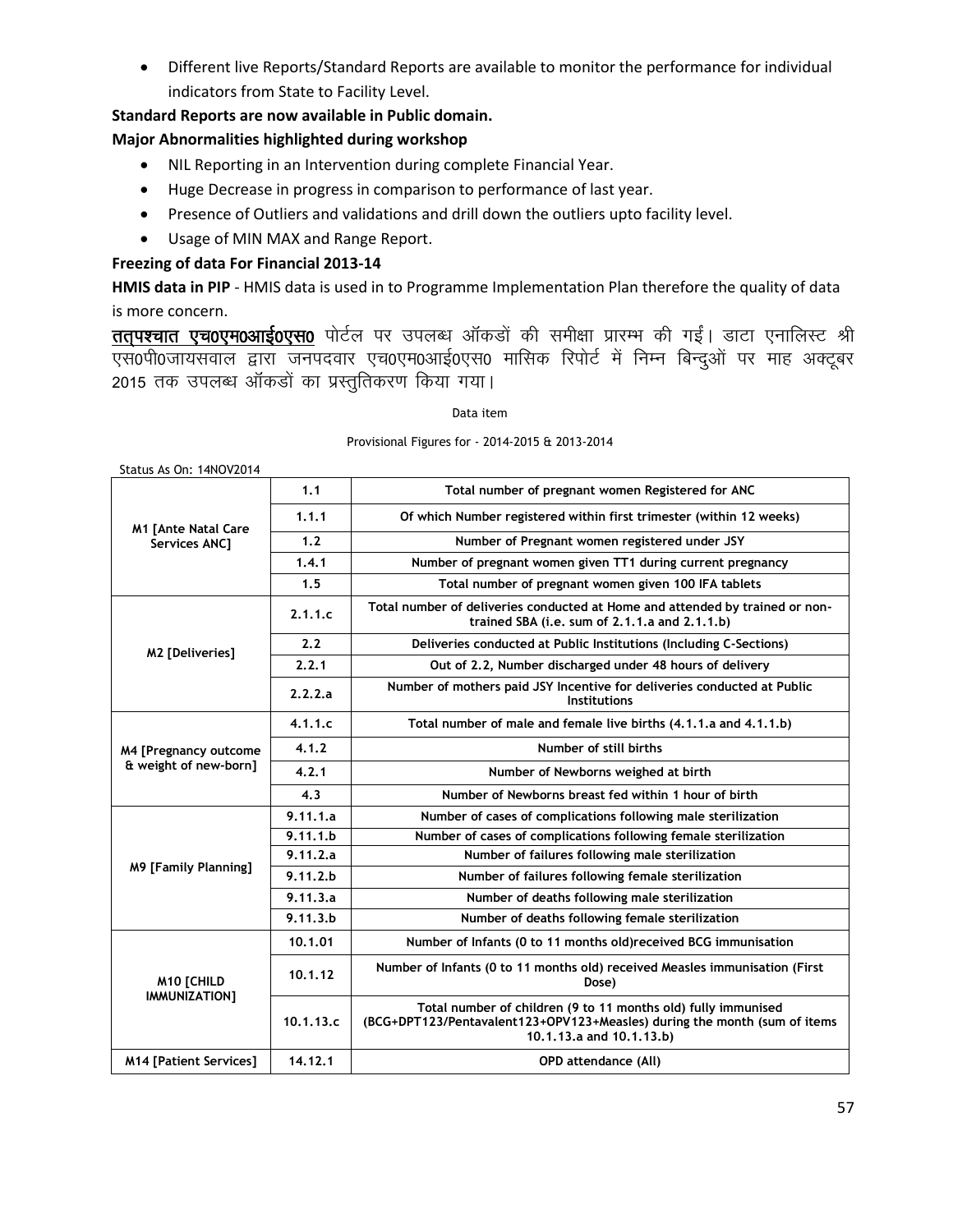| 14.13.1  | Number of major operations carried out using general or spinal anaesthesia               |
|----------|------------------------------------------------------------------------------------------|
| 14.13.1A | Out of 14,13,1, Gynecology-Hysterectomy surgeries                                        |
| 14.13.2  | Number of minor operations carried out without anaesthesia or using local<br>anaesthesia |
| 14.14.a  | Number of patients given AYUSH treatment                                                 |
| 14.14.b  | Number of patients on whom Dental Procedure was conducted                                |

उपरोक्त बिन्दुओं में पोर्टल पर ऑकड़ों में भिन्नता निम्न जनपदों में पाई गई जिसे भविष्य में सुधारने के निर्देश दिये गये।

**डाटा क्वालिटी आडिटः** सिफसा के श्री कौशल सिंह बिष्ट एवं श्री उमेश चन्द्र पन्त द्वारा इस सत्र में एच0एम0आई0एस0 पोर्टल पर उपलब्ध ऑकड़ों के प्रवाह, उनकी गुणवत्ता, ऑकड़ों का स्रोत, रिकार्ड का रखरखाव पर प्रदेश के पॉच जनपदों यथा बस्ती, वाराणसी, अलीगढ़, मुरादाबाद एवं सहारनपुर में 51 इकाईयॉ ,<br>प्रति जनपद कल 255 इकाईयों पर किये गये अध्ययन के अनुभवों पर प्रकाश डाला गया। सत्र में निम्न बिन्दुओं पर अनुभवों का आदान प्रदान किया गया –



- 1. एच0एम0आई0एस0 उपकेन्द्र रिपोर्टिंग फार्मेट जो प्रत्येक माह ए0एन0एम0 भर कर ब्लाक इकाई पर जमा करती है, को न तो किसी के द्वारा देखा जा रहा है और न ही विश्लेषण किया जा रहा है।
- 2. स्वास्थ्य इकाईयों यथा सी0एच0सी0 / पी0एच0सी0 में कार्यरत स्टाफ नर्स, फार्मासिस्ट, लैब टेक्निशियन एवं अन्य को एच0एम0आई0एस0 फार्मेट की जानकारी नही थी।
- 3. फैसीलिटी उपकेन्द्र है या ए0एन0एम0 है, स्पष्ट नही है।
- 4. एम0आई0एस0 रिपोर्ट को मोबाईल, लैण्डलाईन, ई मेल से ऑकडे मंगाकर पूर्ण किया जा रहा है।
- 5. हीमोग्लोबिन की जॉच किन किन इकाईयों पर हो रही हैं। उपकेन्द्र पर जॉच नहीं हो रही है।
- 6. प्रसव का अंकन फैसिलिटीवार भी हो रहा है और क्षेत्रवार भी हो रहा है।
- 7. जितने प्रसव हो रहे है उसके सापेक्ष पुरूष और महिला शिशुओं की संख्या में कई इकाईयों में अन्तर पाया गया।
- 8. अधिकांश इकाईयों पर नवजात शिशू का जन्म 2.5 किलोग्राम पाया गया। वजन नही किया जा रहा है ।
- 9. ए0एन0एम0 से परिवार कल्याण सामग्री की रिपोर्ट ली जा रही है जबकि परिवार कल्याण सामग्री निरोध, ओरल पिल्स आदि आशा को ब्लाक इकाई से सीधे वितरित की जा रही है। आशा द्वारा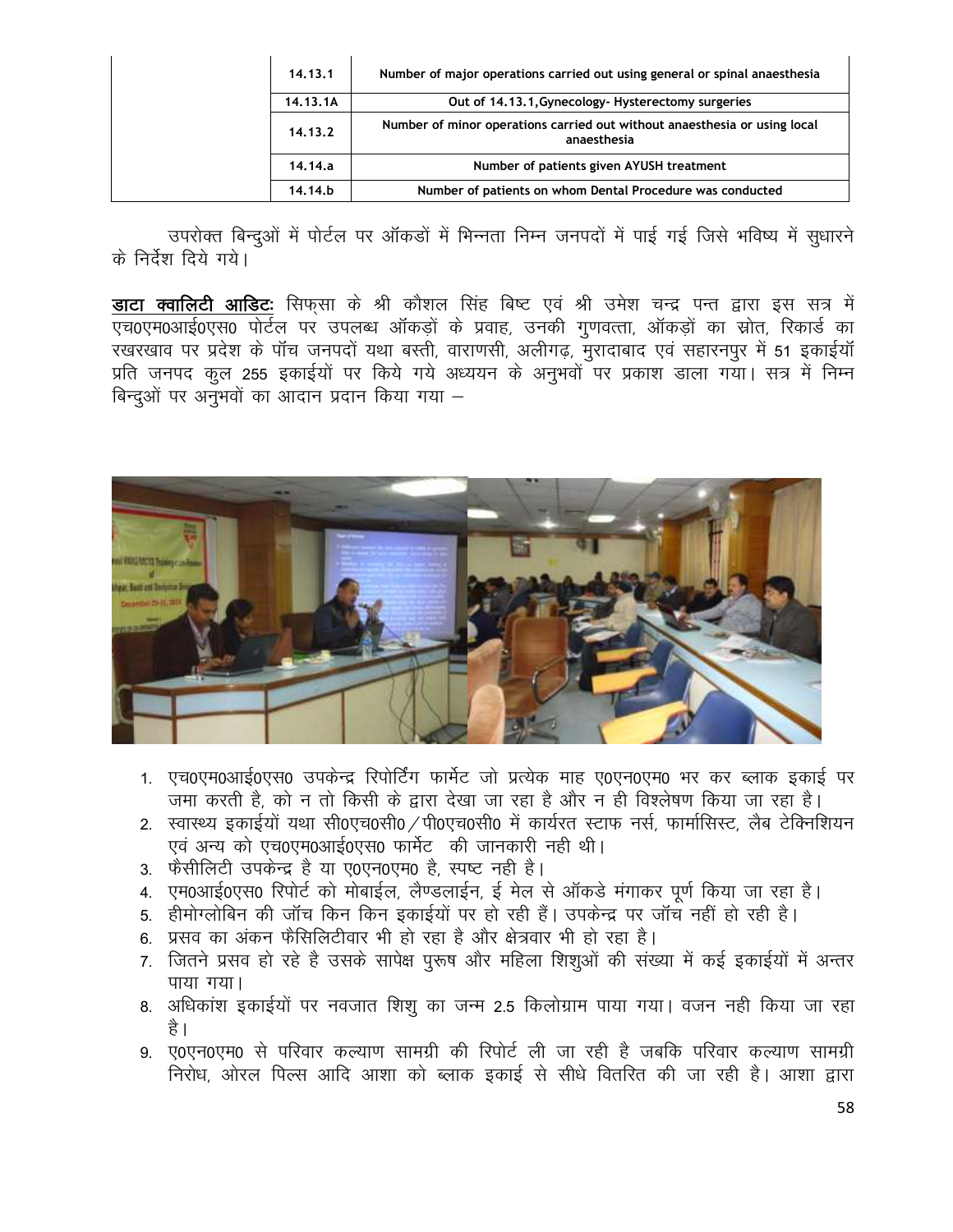रिपोर्ट ब्लाक इकाई को सीधे दिया जा रहा है। ब्लाक इकाई सीधे पोर्टल पर रिपोर्ट अपलोड की जा रही है।

- 10. ब्लाक प्रतिरक्षण अधिकारी द्वारा तिथिवार, ए0एन0एम0 वार बुधवार एवं शनिवार टीका वितरण एवं टीकाकरण रिपोर्ट रजिस्टर पर तैयार किया जाता है। ब्लाक डाटा ऑपरेटर द्वारा कम्पयूटर पर प्रतिरक्षण रिपोर्ट तैयार नही की जा रही हैं
- 11. विटामिन ए की रिपोर्ट डोज 1, 5, 9 ए0एन0एम0 द्वारा क्षेत्रवार दी जाती है। किन्तु एम0आई0एस0 रिपोर्ट में फैसिलिटी सी0एच0सी0 पर सीधे चढा दी जा रही है।
- 12. स्वास्थ्य इकाईयों पर आई0वी0 एण्टी बायोटिक, एण्टीहायपरटेंसिव, मैगसल्फ इंजेक्शन, आक्सीटोसीन उपलब्ध एवं उपयोग भी किया जा रहा हैं, किन्तु एम0आई0एस0 रिपोर्ट में संख्या अंकित नही की जा रही है।
- 13. एन0एस0वी0 प्रशिक्षित चिकित्सकों को तैनाती नया प्राथमिक स्वास्थ्य केन्द्र पर दर्शायी जा रही है।
- 14. प्रतिरक्षण सत्र नियोजित और आयोजित स्वास्थ्य उपकेन्द्र पर दर्शाया गया है और सामुदायिक स्वास्थ्य केन्द्र पर भी दर्शाया गया हैं
- 15. ब्लाक स्वास्थ्य इकाईयों पर एश्योर्ड एम्बुलेंस सेवा संबंधी ऑकडे उपलब्ध नही है जबकि सेवाये दी जा रही है।
- 16. डेण्टल प्रोसीजर अधिकांश इकाईयों पर नहीं हो रहे हैं, जबकि डेण्टल ओ0पी0डी0 के ऑकड़े डेण्टल प्रोसीजर पर चढाये जा रहे हैं।
- 17. किशोर-किशोरियों को परामर्श सेवायें दी नही जा रही किन्तू ऑकड़े रिपोर्ट में सी0एच0सी0 पर चढाए जा रहे हैं।
- 18. सामुदायिक स्वास्थ्य केन्द्र में लैब में टेस्ट किये जा रहे हैं किन्तु ऑकड़े मासिक रिपोर्ट में परिलक्षित नही हो रहे है।
- 19. ओ0पी0डी0 में नये मरीजों की संख्या दर्शायी जा रही है, किन्तू पुराने मरीजों को दवा देने के बावजूद ऑकडे ओ0पी0डी0 संख्या में शामिल नही किये जा रहे है।
- 20. आयुष विधा की दवायें देखने को नही मिली किन्तू ओ0पी0डी0 संख्या में भारी वृद्वि हो रही है। 255 इकाईयों के ऑकड़ों में भिन्नता निम्न विवरणानुसार देखने को मिली।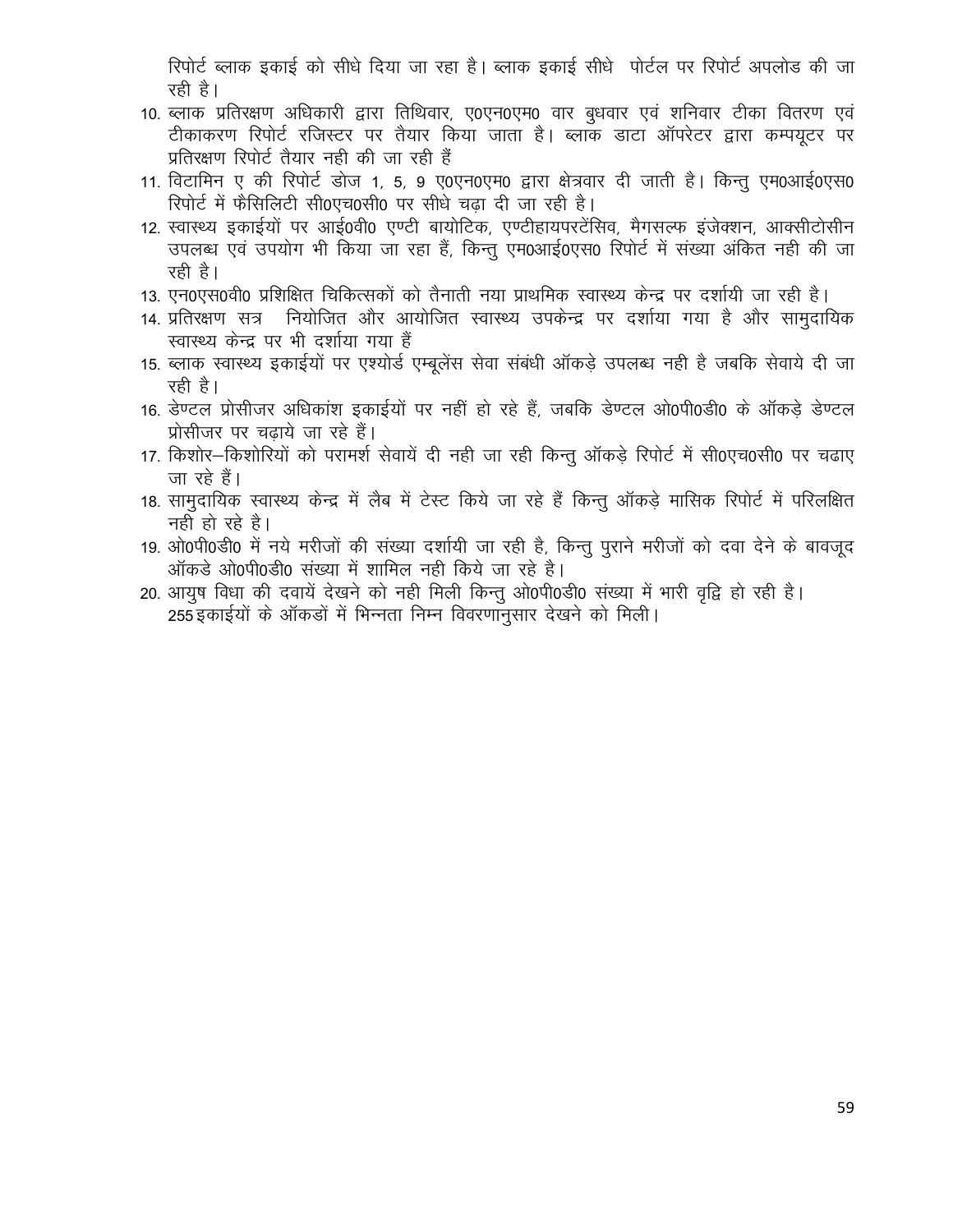

ए0एन0एम0 को एम0आई0एस0 फार्मेट के समस्त डाटा एलीमेंट की जानकारी प्रशिक्षण देकर  $\bullet$ बढाई जा सकती है।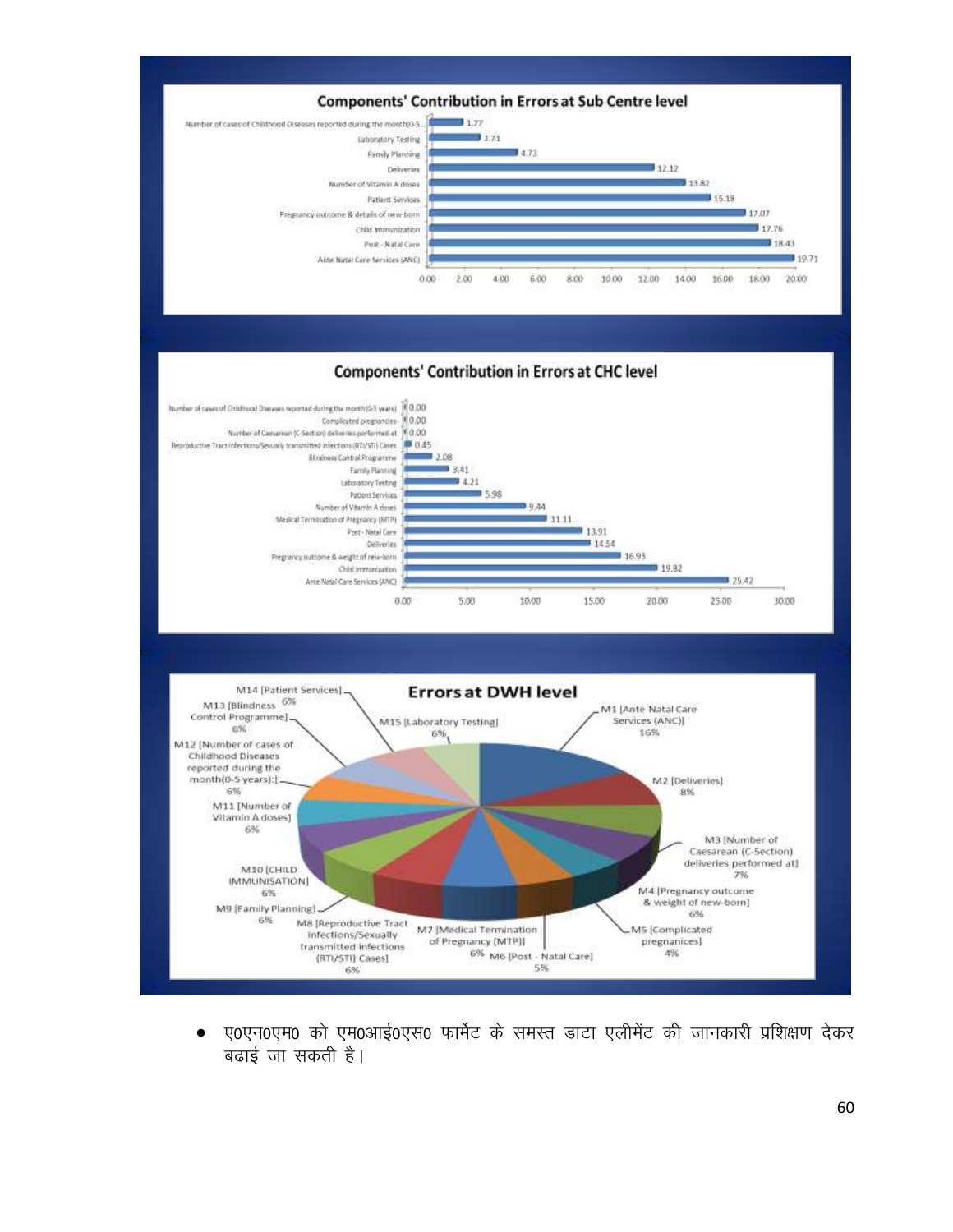- ए0एन0एम0 को प्रत्येक माह रिपोर्टिंग हेतु एम0आई0एस0 फार्मेट पर्याप्त मात्रा में उपलब्ध कराया जाना चाहिए। जिससे समय पर रिपोर्टिंग हो सके।
- स्वास्थ्य उपकेन्द्र की भरी मासिक रिपोर्ट की समीक्षा कर ए0एन0एम0 और ए0आर0ओ0 के हस्ताक्षर अवश्य कराये जायें जिससे रिपोर्ट के ऑकड़ों की पुष्टि ठीक से हो सके।
- समस्त ए0आर0ओ0 की कम्प्यूटर दक्षता बढ़ाई जानी चाहिए।
- बी0पी0एम0य0 में तैनात स्टाफ को एच0एच0आई0एस0 पोर्टल की जानकारी दी जानी चाहिए जिससे संबंधितों की दक्षता बढाई जा सके।

# टेक्निकल सपोर्ट यूनिट उत्तर प्रदेश के द्वारा एच.एम.आई.एस. /एम.सी.टी.एस. की गुणवत्ता में सुधारात्मक कार्य के लिए निम्नानूसार विषयों पर सत्र लिया गया।



- 1. एच.एम.आई.एस. बुलेटिन : टी.एस.यू. टीम द्वारा जिला एवं राज्य स्तर पर समीक्षा के लिए एच.एम. आई.एस. बुलेटिन तैयार किया गया है जिसमें एच.एम.आई.एस. के मातू, शिशू, बाल एवं प्रजनन स्वास्थ्य के मुख्य इंडीकेटर्स को सम्मिलित करके विश्लेषण किया गया जिसका प्रयोग राज्य / जिला / ब्लॉक स्तर पर कार्यक्रम समीक्षा के लिए किया जाना है। टी.एस.यू. टीम द्वारा प्रजेंटेशन के माध्यम से जनपदवार HMIS बुलेटिन को प्रदर्शित किया गया एवं इसके आधार पर ब्लॉकवार मुख्य कार्यक्रमों के गैप को प्रतिभागियों से शेयर कर विस्तृत चर्चा भी की गई तथा एच.एम. आई.एस. बुलेटिन को अपडेट कर मण्डलीय स्तर के प्रशिक्षण में समीक्षा के लिए प्रयोग किये जाने के लिए निर्देशित किया गया। Handholding सत्र के दौरान एच.एम.आई.एस. बुलेटिन को तैयार करने के लिए टी.एस.यू. टीम द्वारा बनाये गये टूल पर चर्चा की गई तथा प्रतिभागियों द्वारा इसको अपडेट करने के तरीके पर भी चर्चा की गई।
- 2. एच.एम.आई.एस. डैशबोर्ड : भारत सरकार द्वारा RMNCH+A कार्यक्रम की समीक्षा HMIS डैशबोर्ड पर किये जाने के लिए निर्देशित किया गया है। राज्य स्तर पर यह कार्य टी.एस.यू. के द्वारा किया जाता है परन्तु टी.एस.यू. द्वारा समस्त 75 जनपदों के लिए टूल तैयार किया गया है। उक्त टूल एवं इसके बनाने की विधि पर प्रशिक्षण के दौरान प्रतिभागियों को प्रशिक्षित किया गया एवं उक्त टूल को प्रतिभागियों को शेयर भी किया गया।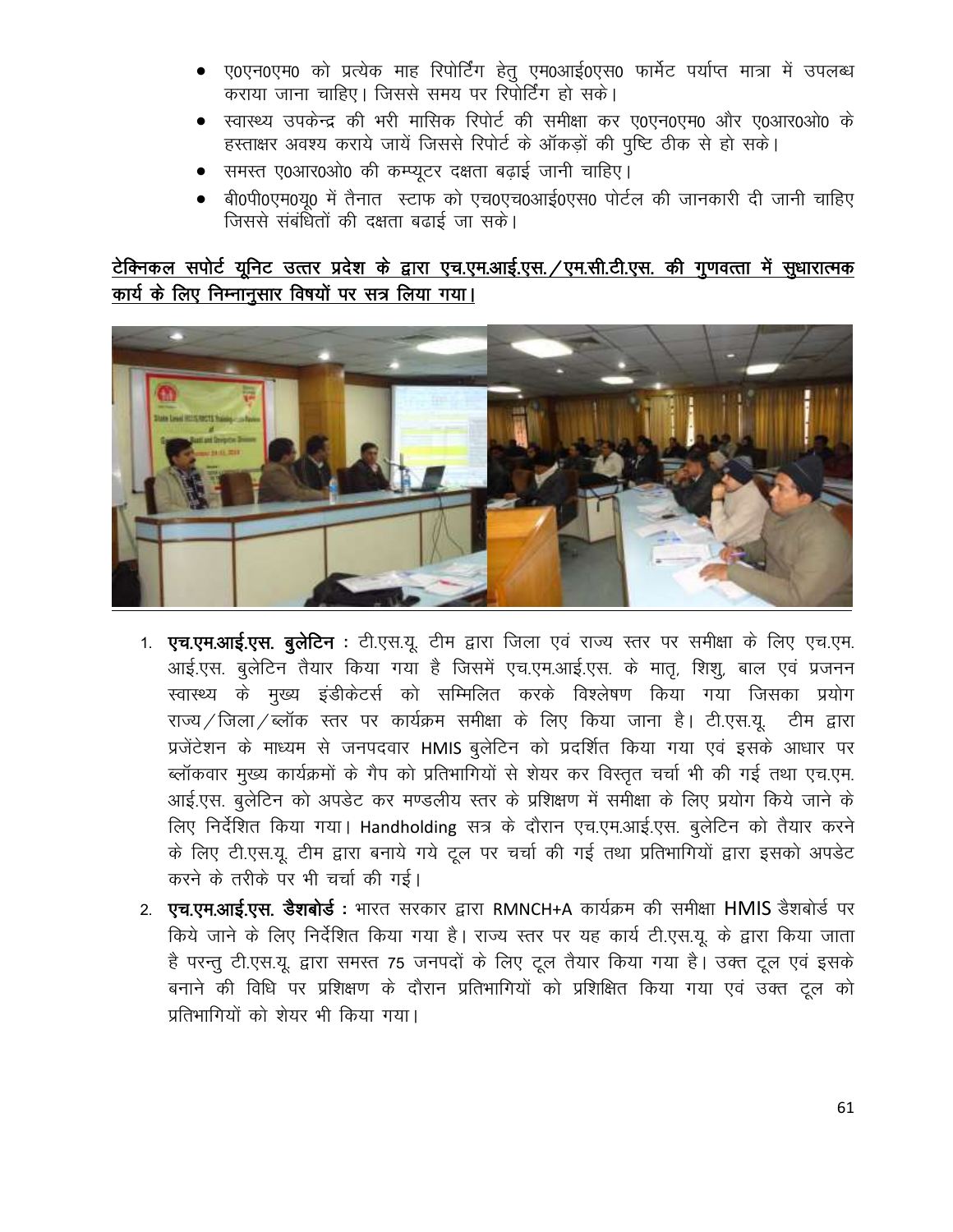HMIS बुलेटिन, डैशबोर्ड, सुक्षेमा एच.एम.आई.एस. एनालिसिस सॉफ्टवेयर, वेलिडेशन एवं Supportive Supervision Checklist के समस्त टूल को टी.एस.यू. टीम द्वारा सभी प्रतिभागियों को CD के माध्यम से वितरित किया गया ताकि उनके द्वारा भविष्य में मासिक आधार पर इनका प्रयोग किया जा सके।

# द्वितीय दिवसः सर्वप्रथम प्रथम दिवस के विषयों का रि–कैप सत्र किया गया। ततपश्चात एम0सी0टी0एस0 पोर्टल पर उपलब्ध ऑकड़ों की मण्डलवार, जनपदवार समीक्षा प्रारम्भ की गई।

समस्त प्रस्तुतिकरण दिनॉक 02 दिसम्बर 2014 (नवम्बर माह तक) के पोर्टल पर उपलब्ध ऑकडों पर आधारित तैयार किये गये थे। श्री आशीष मौर्या, डाटा एनालिस्ट द्वारा समीक्षा निम्न बिन्दुवार की गई।

गर्भवती माता के पंजीकरण की स्थिति :- गोरखपुर मण्डल, बस्ती मण्डल एवं देवीपाटन मण्डल के सभी जनपदों में गर्भवती माताओं के वार्षिक लक्ष्य, गर्भवती माताओं का पंजीकरण, पंजीकरण प्रतिशत एवं प्रदेश में उनकी स्थिति पर चर्चा निम्न विवरणानुसार की गई।

| <b>Division</b>   | <b>District</b><br><b>Name</b>    | <b>Mother</b><br>Yearly<br><b>Target</b> | <b>Mother</b><br><b>Target till</b><br><b>Nov-14</b> | <b>Mother</b><br>registered<br>as on<br>2-Dec-2014 | <b>Mother</b><br>Registratio<br>n % | <b>Position in</b><br><b>Mother</b><br>Registration |
|-------------------|-----------------------------------|------------------------------------------|------------------------------------------------------|----------------------------------------------------|-------------------------------------|-----------------------------------------------------|
|                   | <b>Deoria</b>                     | 99585                                    | 66390                                                | 34,066                                             | 51.31                               | 49                                                  |
|                   | Gorakhpur                         | 142575                                   | 95050                                                | 55,148                                             | 58.02                               | 31                                                  |
| Gorakhpur         | <b>Kushinagar</b>                 | 114440                                   | 76293                                                | 42,973                                             | 56.33                               | 37                                                  |
|                   | Mahrajganj                        | 85658                                    | 57106                                                | 39,016                                             | 68.32                               | 12                                                  |
| <b>Basti</b>      | <b>Basti</b>                      | 79095                                    | 52730                                                | 34,833                                             | 66.06                               | 19                                                  |
|                   | <b>Sant Kabir</b><br><b>Nagar</b> | 55095                                    | 36730                                                | 26,963                                             | 73.41                               | $\mathbf{1}$                                        |
|                   | <b>Siddharthna</b><br>gar         | 82066                                    | 54711                                                | 30,101                                             | 55.02                               | 39                                                  |
|                   | <b>Bahraich</b>                   | 111786                                   | 74524                                                | 38,946                                             | 52.26                               | 47                                                  |
|                   | <b>Balrampur</b>                  | 69068                                    | 46045                                                | 30,020                                             | 65.20                               | 20                                                  |
| <b>Devi Patan</b> | Gonda                             | 110279                                   | 73520                                                | 52,790                                             | 71.80                               | 4                                                   |
|                   | <b>Shrawasti</b>                  | 35822                                    | 23881                                                | 16,685                                             | 69.87                               | 9                                                   |
|                   |                                   | 54.56%                                   |                                                      |                                                    |                                     |                                                     |

गर्भवती माता के रजिस्ट्रेशन के कार्य को शत प्रतिशत पूर्ण करने से जुडे बिन्दुओं पर चर्चा की गयी एवं जनपद की माहवार स्थिति को जानने के लिये एम.सी.टी.एस पोर्टल पर Scheduled Report सेक्शन की R. District wise month wise data entry रिपोर्ट के बारे में जानकारी दी गई। गर्भवती माता के राज्य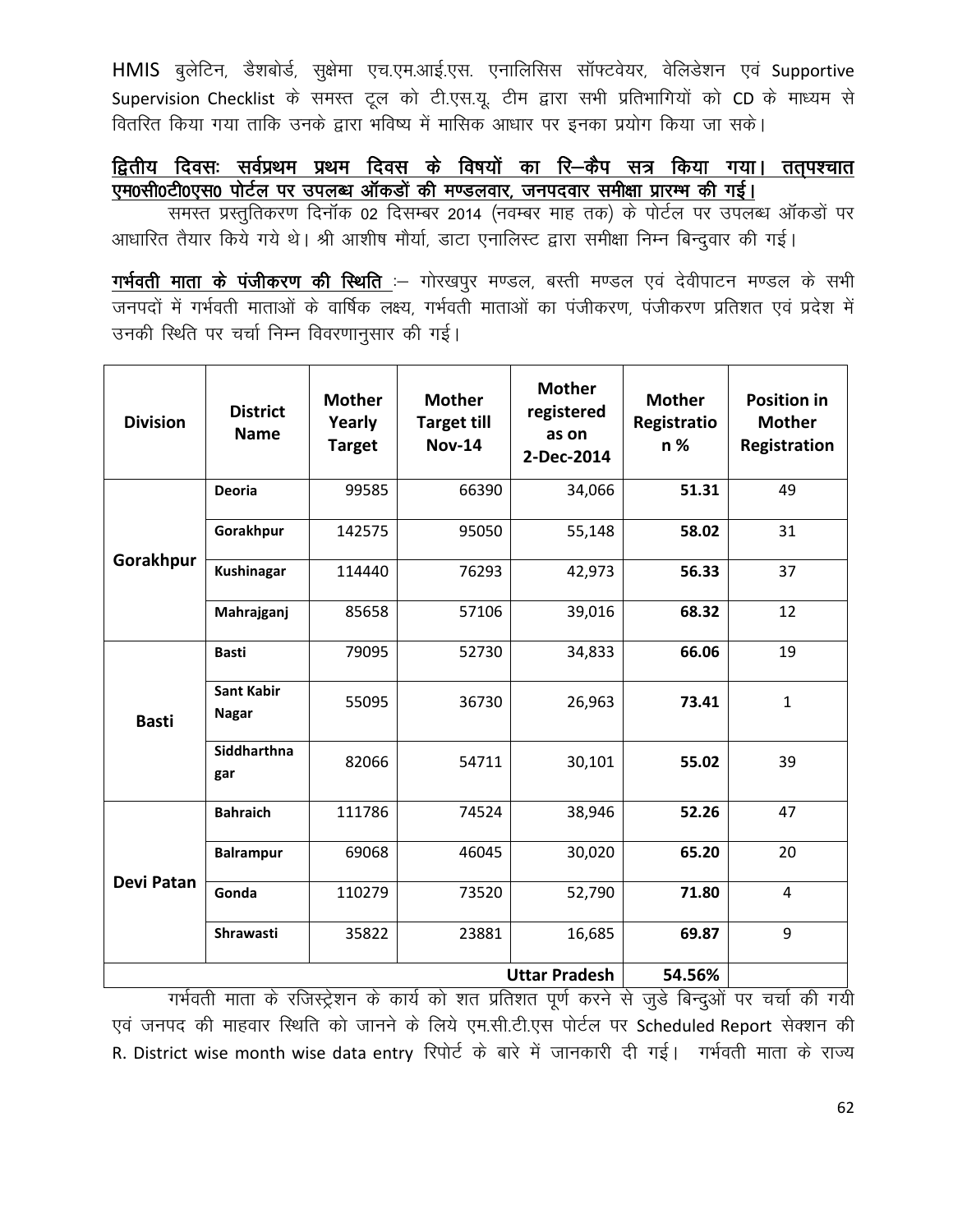पंजीकरण औसत 54.56 प्रतिशत से कम पंजीकरण की स्थिति पर जनपद देवारिया एवं बहराईच को माह फरवरी 2015 तक सुधार करने के निर्देश दिये गये।

बच्चो का पंजीकरण :- ततपश्चात शिशुओं के जनपदवार लक्ष्य एवं पंजीकरण की स्थिति एवं प्रतिशत पर चर्चा की गई। जनपदवार विवरण निम्न है।

| <b>District Name</b>    | <b>Child Yearly</b><br><b>Target</b> | <b>Child</b><br><b>Target till</b><br><b>Nov-14</b> | <b>Child</b><br><b>Registered</b><br>as on $2-$<br>Dec-2014 | <b>Child</b><br><b>Registration %</b> | <b>Position in</b><br><b>Child</b><br>Registration |
|-------------------------|--------------------------------------|-----------------------------------------------------|-------------------------------------------------------------|---------------------------------------|----------------------------------------------------|
| <b>Deoria</b>           | 85735                                | 57156                                               | 26129                                                       | 45.71                                 | 35                                                 |
| Gorakhpur               | 122745                               | 81830                                               | 44835                                                       | 54.79                                 | 17                                                 |
| <b>Kushinagar</b>       | 98523                                | 65682                                               | 27406                                                       | 41.73                                 | 38                                                 |
| Mahrajganj              | 73745                                | 49163                                               | 26877                                                       | 54.67                                 | 18                                                 |
| <b>Basti</b>            | 68092                                | 45395                                               | 25252                                                       | 55.63                                 | 16                                                 |
| <b>Sant Kabir Nagar</b> | 47432                                | 31621                                               | 18288                                                       | 57.83                                 | 13                                                 |
| Siddharthnagar          | 70652                                | 47101                                               | 15582                                                       | 33.08                                 | 58                                                 |
| <b>Bahraich</b>         | 96238                                | 64159                                               | 19545                                                       | 30.46                                 | 64                                                 |
| <b>Balrampur</b>        | 59461                                | 39641                                               | 19962                                                       | 50.36                                 | 27                                                 |
| Gonda                   | 94941                                | 63294                                               | 39528                                                       | 62.45                                 | 6                                                  |
| Shrawasti               | 30840                                | 20560                                               | 7479                                                        | 36.38                                 | 50                                                 |
|                         |                                      | 43.80%                                              |                                                             |                                       |                                                    |

शिशुओं के पंजीकरण को पोर्टल पर शत प्रतिशत करने के लिए आ रही बाधाओं पर विस्तार से चर्चा की गई। साथ ही समस्त प्रतिभागियों को जनपदवार माहवार अपने जनपद की स्थिति को जानने के लिए पोर्टल के Scheduled Report सेक्शन की R. District wise month wise data entry रिपोर्ट को प्रदर्शित कर जानकारी दी गई। शिश्ओं के राज्य पंजीकरण औसत 43.80 प्रतिशत से कम पंजीकरण की स्थिति पर जनपद कुशी नगर, सिद्वार्थ नगर, बहराईच एवं श्रावस्ती को माह फरवरी 2015 तक सुधार करने के निर्देश दिये गये।

गर्भवती माता के अनुसरण हेतु उनकी 4 ए.एन.सी सेवाओं एवं डिलीवरी स्थिति :- समीक्षा में जिलेवार गर्भवती माताओं के रजिस्ट्रेशन के सापेक्ष दी जाने वाली 4 ए.एन.सी. सेंवाओं एवं टी0टी0 तथा आई.एफ.ए. टैबलेट की रिथति पर चर्चा की गयी जो की निम्न है।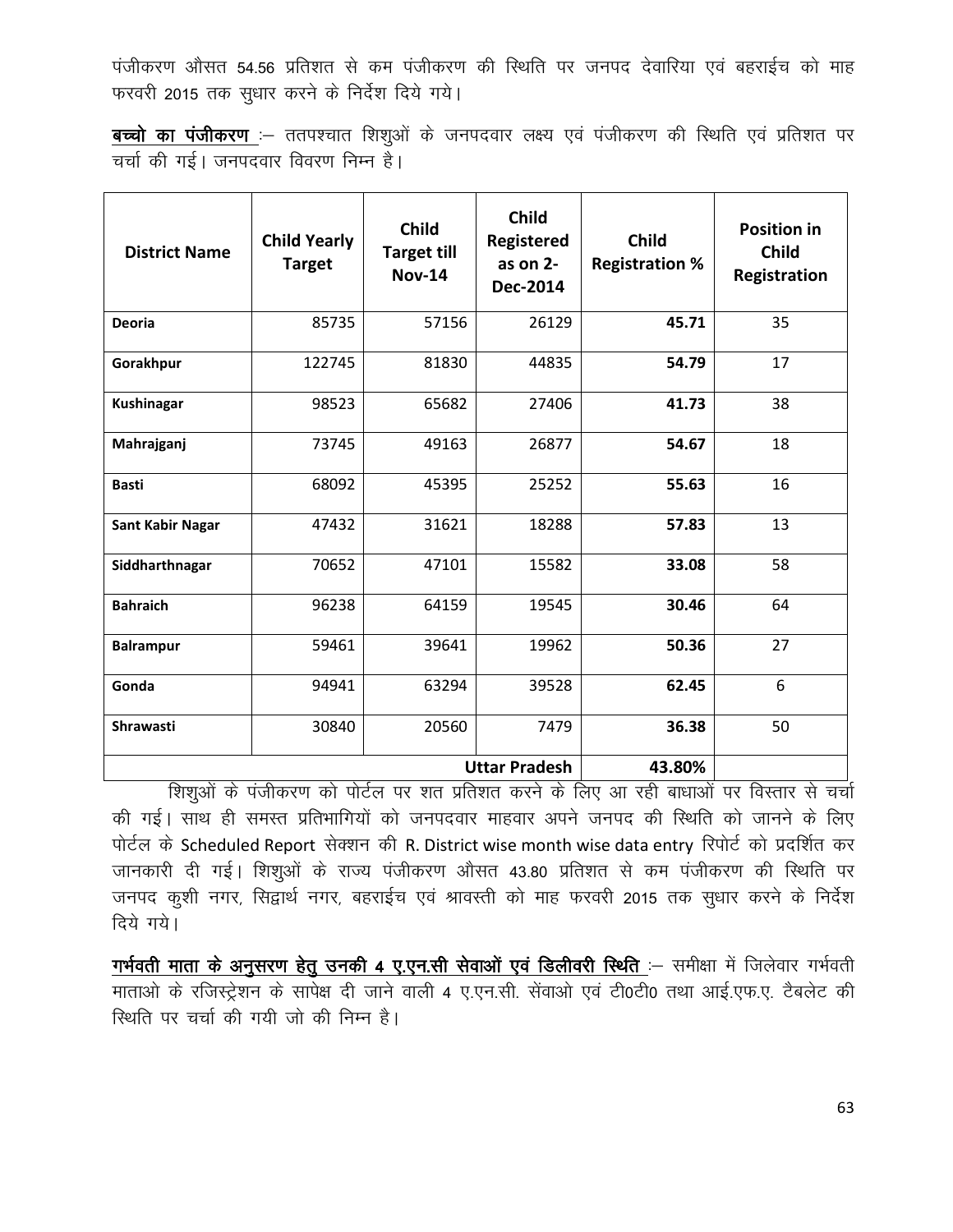| <b>District</b><br><b>Name</b>    | <b>Mother</b><br>registered<br>as on<br>2-Dec-<br>2014 | Any<br>three<br><b>ANCs</b> | Any<br>three<br>ANC% | All<br><b>ANCs</b> | <b>All ANCs</b><br>℅ | <b>Total</b><br><b>Deliveries</b><br>Reported | <b>Delivery Due</b><br><b>But Not</b><br>Reported |
|-----------------------------------|--------------------------------------------------------|-----------------------------|----------------------|--------------------|----------------------|-----------------------------------------------|---------------------------------------------------|
| <b>Deoria</b>                     | 34,066                                                 | 1250                        | 3.67                 | 114                | 0.33                 | 283                                           | 16,492                                            |
| Gorakhpur                         | 55,148                                                 | 353                         | 0.64                 | 12                 | 0.02                 | 450                                           | 28,673                                            |
| Kushinagar                        | 42,973                                                 | 2484                        | 5.78                 | $\mathbf 0$        | 0.00                 | 2,731                                         | 22,962                                            |
| Mahrajganj                        | 39,016                                                 | 2979                        | 7.64                 | 272                | 0.70                 | 1,593                                         | 16,625                                            |
| <b>Basti</b>                      | 34,833                                                 | 3607                        | 10.36                | 605                | 1.74                 | 966                                           | 16,743                                            |
| <b>Sant Kabir</b><br><b>Nagar</b> | 26,963                                                 | 398                         | 1.48                 | 25                 | 0.09                 | 323                                           | 13,553                                            |
| Siddharthnagar                    | 30,101                                                 | 1118                        | 3.71                 | 170                | 0.56                 | 333                                           | 17,060                                            |
| <b>Bahraich</b>                   | 38,946                                                 | 4814                        | 12.36                | 704                | 1.81                 | 390                                           | 20,423                                            |
| <b>Balrampur</b>                  | 30,020                                                 | 1535                        | 5.11                 | 154                | 0.51                 | 63                                            | 14,998                                            |
| Gonda                             | 52,790                                                 | 1248                        | 2.36                 | 12                 | 0.02                 | 64                                            | 22,818                                            |
| Shrawasti                         | 16,685                                                 | 1126                        | 6.75                 | 60                 | 0.36                 | 1,240                                         | 8,878                                             |
| <b>Uttar Pradesh</b>              |                                                        |                             | 7.16%                |                    | 1.23%                |                                               |                                                   |

गर्भवती माताओं हेतू चार ए.एन.सी. सेवाओं, टी0टी0, आयरन की गोली एवं कराये गये प्रसव की स्थिति पर चर्चा की गई। जनपदवार उक्त रिपोर्ट को पोर्टल पर देखने हेतु जनपद स्तर, ब्लाक स्तर, उपकेन्द्र रतर के Dashboard को प्रदर्शित किया गया। साथ ही पोर्टल पर Dashboard सेक्शन की D. Mother Factsheet रिपोर्ट एवं B. Mother Service Details के ग्राफ का लाईव प्रदर्शन किया गया।

सभी जनपदों को निर्देशित किया गया कि माह फरवरी 2015 तक प्रसव पूर्व सेवा, प्रसव की सूचना एम0सी0टी0एस0 रजिस्टर में आशाओं के माध्यम से दर्ज कराना सुनिश्चित करें। इस हेतू प्रत्येक ए0एन0एम0 को प्रत्येक टीकाकरण दिवस पर गॉव में पंजीकृत गर्भवती माताओं, दुध पिलाने वाली माताओं, प्रसुता माताओं द्वारा ली गई सेवाओं का विवरण एम0सी0टी0एस0 रजिस्टर में दर्ज कराने के निर्देश जनपद स्तर से दिये जाने के निर्देश दिये गये। साथ ही गॉव में टीकाकरण सेवा प्राप्त किये शिशुओं की जानकारी भी सत्र के उपरान्त आशाओं के साथ गृह भ्रमण कर प्राप्त कर एम0सी0टी0एस0 रजिस्टर में दर्ज कराने के निर्देश दिये गये।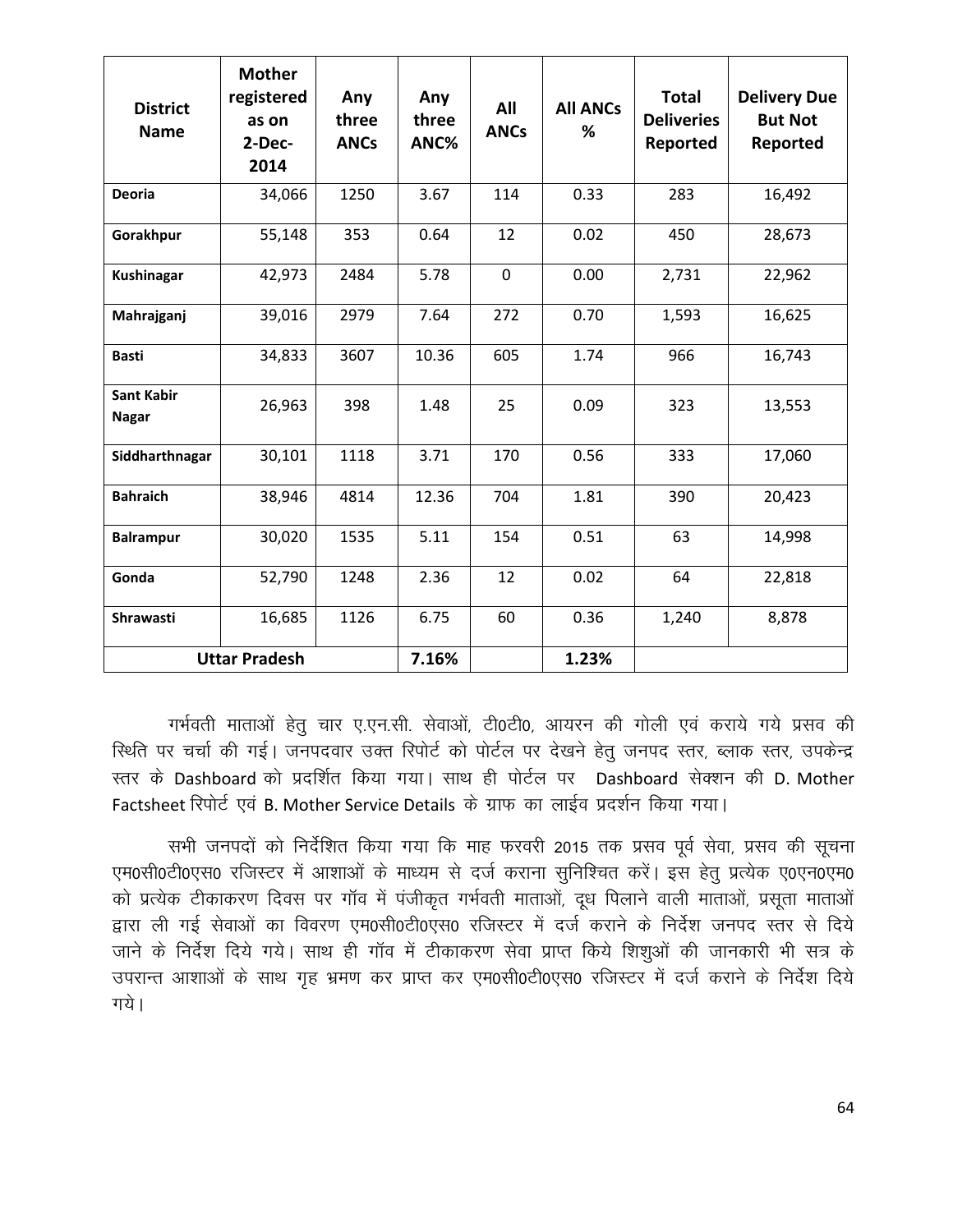बच्चो के अनुसरण हेतु उनके टीकाकरण एवं पूर्ण प्रतिरक्षण की स्थिति :- समीक्षा में जिलेवार बच्चो के रजिस्ट्रेशन के सापेक्ष उनको दिये गये टीकाकरण एवं जिलो में पूर्ण प्रतिरक्षण की स्थिति पर चर्चा की गयी। विवरण निम्न है।

| <b>Division</b>   | <b>District</b>         | <b>Child Registered as</b><br>on 2-Dec-2014 | <b>Fully</b><br><b>Immunized</b> | <b>Fully Immunized%</b> |
|-------------------|-------------------------|---------------------------------------------|----------------------------------|-------------------------|
|                   | <b>Deoria</b>           | 26129                                       | 165                              | 0.63                    |
|                   | Gorakhpur               | 44835                                       | 6                                | 0.01                    |
| Gorakhpur         | <b>Kushinagar</b>       | 27406                                       | 50                               | 0.18                    |
|                   | Mahrajganj              | 26877                                       | 84                               | 0.31                    |
|                   | <b>Basti</b>            | 25252                                       | 203                              | 0.80                    |
| <b>Basti</b>      | <b>Sant Kabir Nagar</b> | 18288                                       | 8                                | 0.04                    |
|                   | Siddharthnagar          | 15582                                       | 3                                | 0.02                    |
|                   | <b>Bahraich</b>         | 19545                                       | 73                               | 0.37                    |
| <b>Devi Patan</b> | <b>Balrampur</b>        | 19962                                       | $\overline{2}$                   | 0.01                    |
|                   | Gonda                   | 39528                                       | $\mathbf{1}$                     | 0.00                    |
|                   | <b>Shrawasti</b>        | 7479                                        | 13                               | 0.17                    |
|                   |                         |                                             | <b>Uttar Pradesh</b>             | 0.32%                   |

जनपदवार पूर्ण प्रतिरक्षित शिशुओं की सूचना का प्रदर्शन किया गया। जनपद, ब्लाक एवं उपकेन्द्र स्तर की पूर्ण प्रतिरक्षित शिशुओं की स्थिति को पोर्टल पर Dashboard सेक्शन से जानने के लिये I. Child Factsheet रिपोर्ट एवं ग्राफ के रूप्सें देखने के लिए Dashboard सेक्शन की G. Infant Service Details रिपोर्ट के बारे में जानकारी दी गई एवं लाईव रिपोर्ट दिखाई गई।

सभी जनपदों को यथाशीध्र ए0एन0एम0 आशा के माध्यम से टीकाकरण सत्रवार एम0सी0टी0एस0 रजिस्टर को पूर्ण करने हेतु निर्देशित किया गया।

मातृ मृत्यु दर एवं शिशु मृत्यु दर में कमी लाने के लिये गर्भवती माता के खून की जॉच एवं बच्चो का जन्म के समय सही वजन की स्थिति :-जनपदवार गर्भवती माता के खून की जाँच एवं बच्चो के जन्म के समय वजन की स्थिति को दर्शा कर चर्चा की गयी।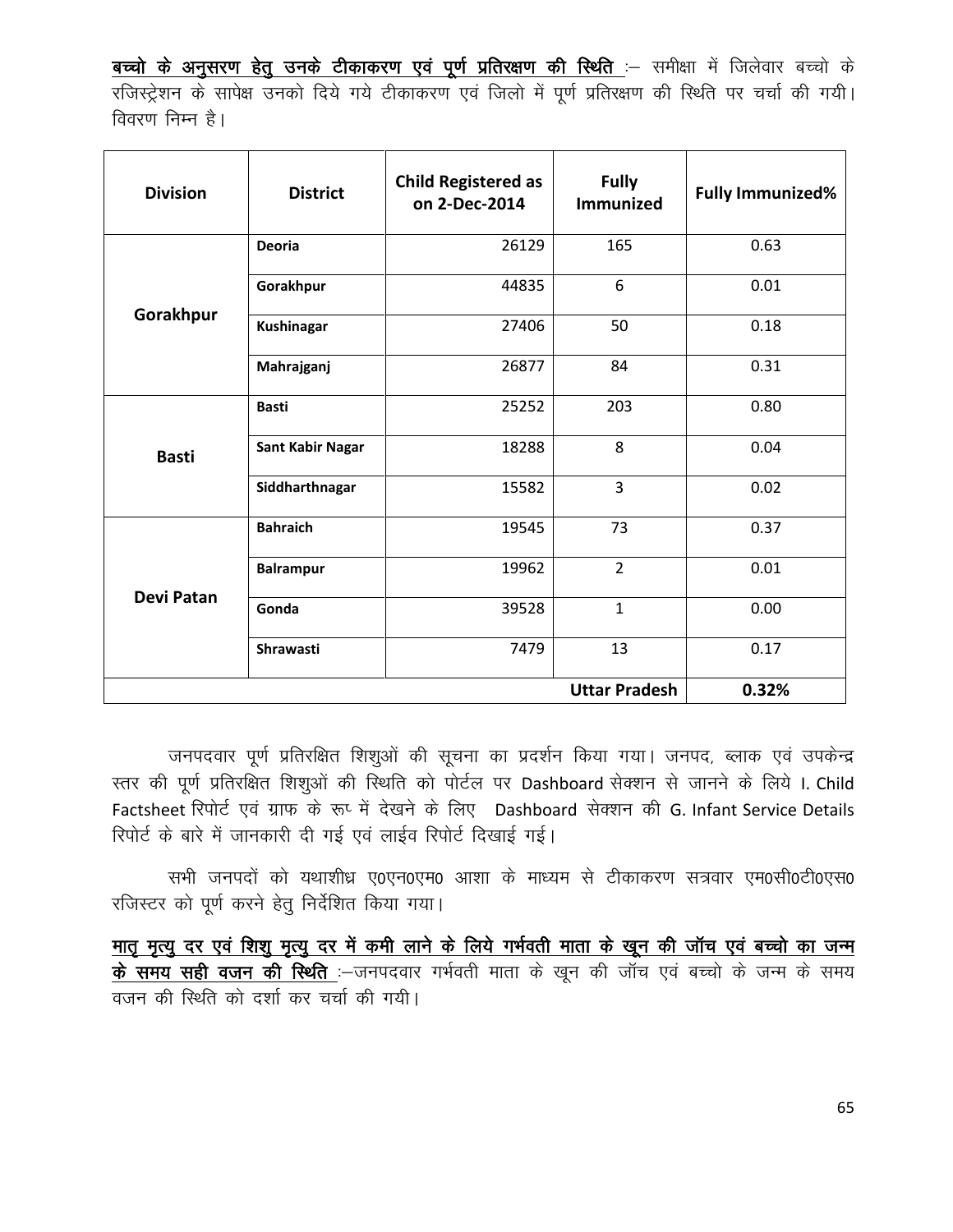| <b>Division</b>   | <b>District</b>                   | <b>Mothers</b><br>with<br>Anemia<br>Severe<7 | <b>Mothers</b><br>with<br>Anemia<br>Moderate<11 | <b>Mothers</b><br>With<br><b>Complications</b> | <b>Mothers who</b><br>delivered Child<br>weighing<2.5 kg |
|-------------------|-----------------------------------|----------------------------------------------|-------------------------------------------------|------------------------------------------------|----------------------------------------------------------|
|                   | <b>Deoria</b>                     | 28                                           | 186                                             | 190                                            | $\mathbf 0$                                              |
|                   | Gorakhpur                         | 6                                            | 283                                             | 71                                             | 18                                                       |
| Gorakhpur         | <b>Kushinagar</b>                 | 8                                            | 312                                             | 12                                             | 62                                                       |
|                   | Mahrajganj                        | 14                                           | 22,694                                          | 20                                             | 34                                                       |
| <b>Basti</b>      | <b>Basti</b>                      | 100                                          | 918                                             | 234                                            | $\overline{7}$                                           |
|                   | <b>Sant Kabir</b><br><b>Nagar</b> | 76                                           | 2,269                                           | 81                                             | 12                                                       |
|                   | Siddharthnagar                    | $\overline{7}$                               | 42                                              | 239                                            | $\mathbf 0$                                              |
| <b>Devi Patan</b> | <b>Bahraich</b>                   | 216                                          | 949                                             | 753                                            | 10                                                       |
|                   | <b>Balrampur</b>                  | 247                                          | 2,941                                           | $\overline{3}$                                 | $\mathbf 0$                                              |
|                   | Gonda                             | 532                                          | 665                                             | 715                                            | 3                                                        |
|                   | Shrawasti                         | 225                                          | 849                                             | 297                                            | 50                                                       |
|                   | <b>Uttar Pradesh</b>              | 0.27%                                        | 5.05%                                           | 0.47%                                          | 0.06%                                                    |

प्रत्येक जनपद में 7 ग्राम हीमोग्लोबिन से कम एवं 11 ग्राम हीमोग्लोबिन से कम की जॉच की स्थिति. जटिल प्रसव वाली महिलाओं एवं चिकित्सालय में जन्में शिश्ओं के वजन ढाई किलो से कम की स्थिति पर चर्चा की गई। सभी जिलों को अधिक से अधिक प्रसवपूर्व जॉच चिकित्सालयों में कराने एवं हीमोग्लोबिन की जॉच पैथालॉजी में कराने के निर्देश दिये गये। जन्म के बाद नवजात शिशू का वजन करने एवं रिकार्ड एम0सी0टी0एस0 रजिस्टर में दर्ज कराने हेतू कार्यवाही जनपदों से किये जाने की अपेक्षा की गई। 7 ग्राम हीमोग्लोबिन से कम की हाईरिस्क प्रेगनेन्सीज की विशेष ट्रैकिंग किये जाने की अपेक्षा की गई। उपरोक्त बिन्दुओं की रिपोर्ट पोर्टल पर प्राप्त करने की जानकारी दी गई एवं पोर्टल पर Scheduled Reports सेक्शन की S. Facility wise mother and child count रिपोर्ट का लाईव प्रदर्शन किया गया। साथ ही उपरोक्त जनपदो के कठिन प्रसवों की स्थिति एवं ढाई किलो से कम वजन के शिशुओं की जानकारी को पोर्टल के Reports सेक्शन की P. Facility wise tracking of High Risk Pregnant Women रिपोर्ट एवं R. Facility wise tracking of Low Weight Children की जानकारी दी गई एवं लाईव डेमो कर दिखाया गया। सभी जनपदों को उक्त बिन्दुओं की रिपोर्ट में आवश्यक सुधार माह फरवरी 2015 तक किये जाने के निर्देश दिये गये।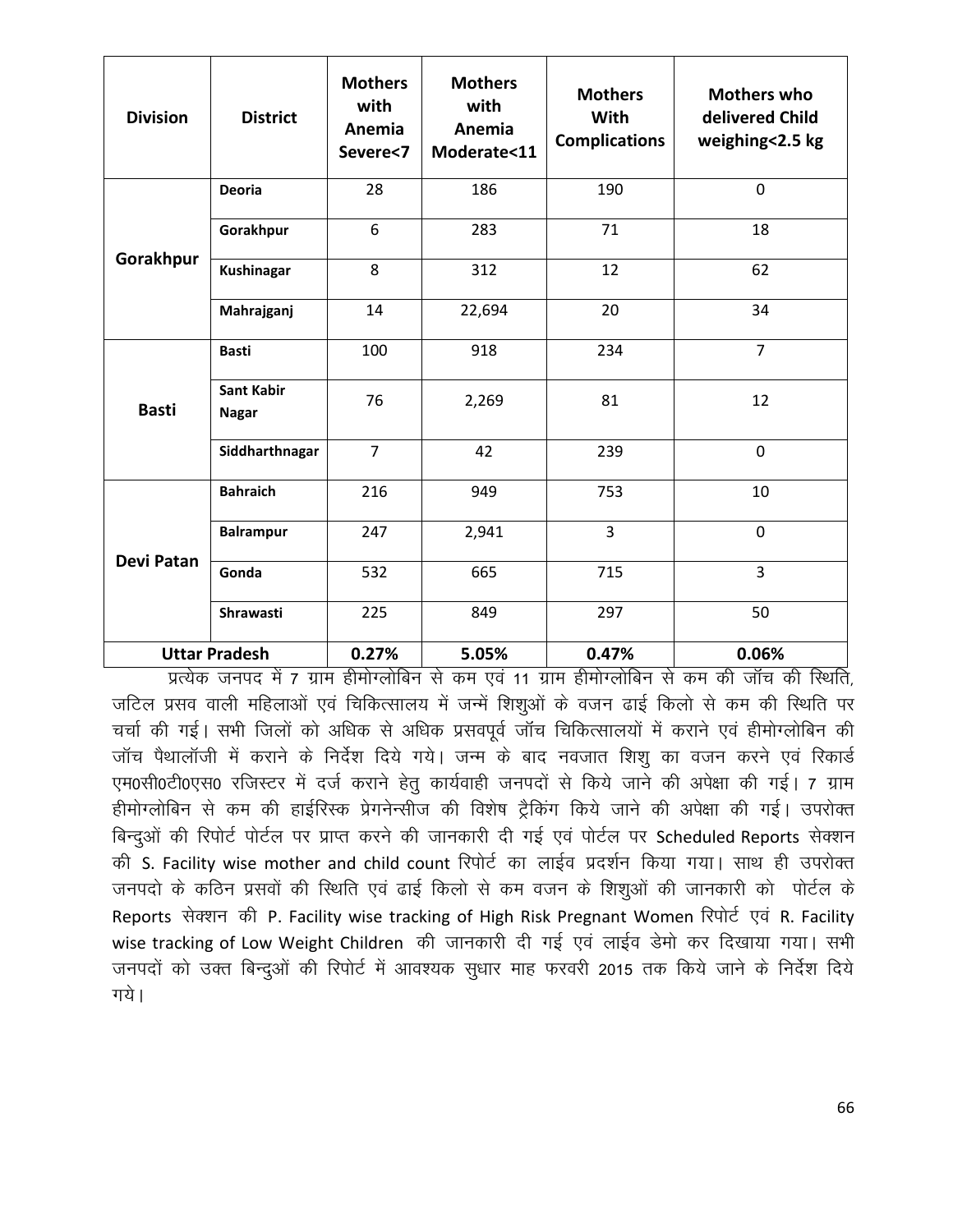<u>ब्लाक स्तर पर पंजीकरण, अपडेशन की स्थिति, वर्कप्लान का सृजन, वार्षिक कार्यभार (ELA), USSD सेवा की</u> **स्थिति एवं रिपोर्ट न करने वाले उपकेन्द्र तथा जनपदवार मास्टर डाटा की स्थिति :- उक्त समस्त बिन्दुओं पर** चर्चा की गई। चर्चा के बिन्दुओं का विवरण निम्न है।

| <b>District</b>                   | <b>Total</b><br><b>Subcenter</b><br>(As Per MCTS<br>portal) | <b>Sub Center</b><br>Not reported<br>(in Nov<br>2014) | <b>ANM</b><br><b>Numbers</b><br><b>Register for</b><br><b>USSD</b><br><b>Services</b> | <b>ANM</b><br><b>Numbers</b><br><b>Locked for</b><br><b>USSD</b><br><b>Service</b> | <b>ELA Receiving</b><br><b>Status (Block</b><br>Wise) |
|-----------------------------------|-------------------------------------------------------------|-------------------------------------------------------|---------------------------------------------------------------------------------------|------------------------------------------------------------------------------------|-------------------------------------------------------|
| <b>Deoria</b>                     | 326                                                         | 144                                                   | 198                                                                                   | 4                                                                                  | <b>Received</b>                                       |
| Gorakhpur                         | 582                                                         | 219                                                   | $\mathbf 0$                                                                           | $\overline{0}$                                                                     | <b>Not Received</b>                                   |
| <b>Kushinagar</b>                 | 360                                                         | 49                                                    | 52                                                                                    | $\mathbf 0$                                                                        | <b>Received</b>                                       |
| Mahrajganj                        | 319                                                         | 128                                                   | 99                                                                                    | 12                                                                                 | <b>Received</b>                                       |
| <b>Basti</b>                      | 317                                                         | 130                                                   | 161                                                                                   | $\mathbf 0$                                                                        | <b>Received</b>                                       |
| <b>Sant Kabir</b><br><b>Nagar</b> | 222                                                         | 61                                                    | $\overline{0}$                                                                        | $\overline{0}$                                                                     | <b>Not Received</b>                                   |
| Siddharthnagar                    | 313                                                         | 185                                                   | 107                                                                                   | 28                                                                                 | <b>Not Received</b>                                   |
| <b>Bahraich</b>                   | 315                                                         | 148                                                   | 254                                                                                   | $\overline{2}$                                                                     | <b>Received</b>                                       |
| <b>Balrampur</b>                  | 219                                                         | 63                                                    | 165                                                                                   | $\mathbf{1}$                                                                       | <b>Received</b>                                       |
| Gonda                             | 345                                                         | 87                                                    | 172                                                                                   | $\mathbf 0$                                                                        | <b>Not Received</b>                                   |
| Shrawasti                         | 162                                                         | 61                                                    | $\mathbf 0$                                                                           | 0                                                                                  | <b>Received</b>                                       |
|                                   | <b>Uttar Pradesh</b>                                        |                                                       | 8.00%                                                                                 |                                                                                    |                                                       |

जनपद गोरखपुर, सन्त कबीर नगर, सिद्वार्थ नगर, गोण्डा के जिला कार्यकम प्रबंधकों को 31 जनवरी 2015 तक उनके ब्लाकवार ELA, एस0पी0एम0यू0 के एम0सी0टी0एस0 सेल को उपलब्ध कराने के निर्देश दिये गये। जनपदवार ब्लाकवार विगत 30 दिनो के रजिस्ट्रेशन एवं अपडेशन के कार्य की स्थिति पर चर्चा की गई। एम0सी0टी0एस0 ऑपरेटर से उपलब्ध डाटा अपलोड कराने के निर्देश दिये गये। ब्लाकवार स्थिति का नियमित रूप से अवलोकन करने के लिए Scheduled Reports सेक्शन की J. District wise daily data entry/Cast-wise count रिपोर्ट के बारे में जानकारी दी गई एवं सभी प्रतिभागियों को ऑनलाईन डाटा दिखाया गया। ब्लाक लेवल पर अपडेशन की स्थिति में सुधार के लिये सभी ब्लाक पर नियमित रूप से वर्कप्लान निकालकर, कार्य कराकर लाभार्थीवार सेवाओ को अपडेट करने की जानकारी Workplan सेक्शन की H. Facility wise work plan (For Mother and For Child) को दर्शाकर प्रदर्शित किया गया। ए.एन.एम. kik elik eksched die postal tekschede de region in the fission in the cost de region that the region of the po<br>In the vie die vil de vide and the region of the region of the post of the region of the vil and the vil and t के विषय में जानकारी दी गई। सभी प्रतिभागियो को निर्देशित किया गया कि अतिशीध्र अपने जनपद के ब्लाक में USSD सेवा के माध्यम से ए0एन0एम0 द्वारा दी गई सेवाओं को अपडेट कराने की कार्यवाही करने के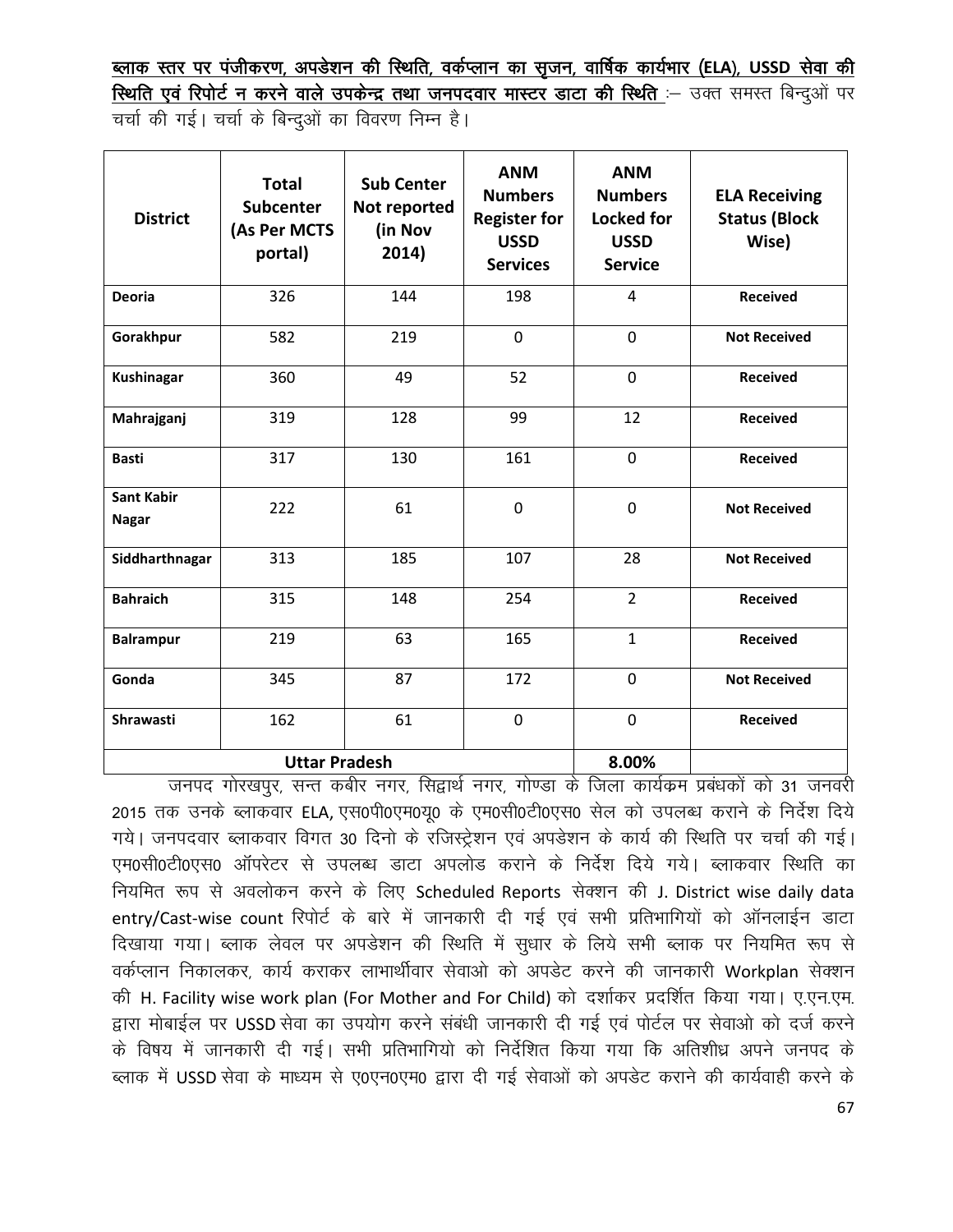निर्देश दिये गये। बारी बारी से समस्त प्रतिभागियों से जनपद के मास्टर डेटा पर चर्चा की गई। मास्टर डेटा संबंधी त्रूटियों को भारत सरकार द्वारा निर्धारित प्रपत्रों एवं साफट कॉपी के रूप में एम0सी0टी0एस0 सेल में दिनॉक 31 जनवरी 2015 तक भेजकर भारत सरकार स्तर से ठीक कराने के निर्देश दिये गये। प्रत्येक जनपद में मास्टर डेटा एवं ऐसे उपकेन्द्र जो सेवायें नहीं प्रदान कर रहे है पर चर्चा की गई। पोर्टल से ऐसे उपकेन्द्रों की सूचना को पोर्टल के Scheduled Reports सेक्शन की L. District wise Facilities Not Entering Data रिपोर्ट का लाईव प्रदर्शन कर प्रदर्शित किया गया।

# समीक्षा के दौरान जनपदों द्वारा निम्न दिक्कतों से राज्य स्तरीय टीम को अवगत कराया। ये दिक्कतें निम्न हैं।

- शहरी जनसंख्या अधिक होने के कारण महानगर वाले जनपद प्रसव पूर्व पंजीकरण एवं नवजात शिशू पंजीकरण में हमेशा औसत से पीछे हो जाते है।
- जनपद मुख्यालय से अत्यधिक दूरी पर स्थित रिमोट ब्लाकों में इण्टरनेट क्नेक्टिविटी की दिक्कत का बने रहना।
- एजेन्सी के माध्यम से कम्पयूटर ऑपरेटर की अच्छी गुणवत्ता का न होना एवं एजेन्सी द्वारा अत्यधिक कम मानदेय का दिया जाना।
- एजेंसी के माध्यम से प्रभावशाली लोगों की पहुँच वाले बी0पी0एम0 /ऑपरेटरों के चयन होने के कारण खराब प्रदर्शन करने वालों पर कार्यवाही न हो पाना।
- ब्लाक स्तर पर कार्यरत ब्लाक डेटा असिस्टेण्ट जो पूर्व में डाटा एवं लेखा का कार्य देखते थे को नई व्यवस्था के तहत केवल वित्तीय कार्य देख रहे है जिससे ब्लाक पर डाटा का कार्य प्रभावित हो रहा है ।
- अच्दी कनेक्टिविटी न होने के कारण पोर्टल का बार—बार लॉग—आउट होना।
- अधिकांश ए0एन0एम0 द्वारा एम0सी0टी0एस0 पोर्टल पर चढ़ाने हेतु पूरा डाटा न दिया जाना।
- ब्लाक कार्यक्रम प्रबधकों को एम0सी0टी0एस0 पोर्टल की स्पष्ट जानकारी का न होना एवं उनके कार्यो का स्पष्ट निर्धारण न होना।

एम0सी0टी0एस0 डाटा क्वालिटी ऑडिट : भोजनावकाश के बाद इस सत्र में सिफसा के श्री कौशल सिंह बिष्ट एवं श्री उमेश चन्द्र पन्त द्वारा इस सत्र में एम0सी0टी0एस0 पोर्टल पर उपलब्ध ऑकड़ों पर प्रदेश के पॉच जनपदों यथा बस्ती, वाराणसी, अलीगढ़, मुरादाबाद एवं सहारनपुर में 51 इकाईयॉ प्रति जनपद कुल 255 इकाईयों पर किये गये अध्ययन के अनुभवों पर प्रकाश डाला गया। सत्र में निम्न बिन्दुओं पर अनुभवों का आदान प्रदान किया गया।

- 1. ए0एन0एम0 के स्तर से एम0सी0टी0एस0 से संबंधित डाटा, डाटा ऑपरेटर को कई रूपों यथा नया फार्मेट, ए0एन0सी0 लिस्ट, एम0सी0टी0एस0 रजिस्टर, में एक दो सेवाओं को भरकर दिया जा रहा है। लाभार्थियों की सूचना मानक अनुसार पूर्ण नही दी जा रही है।
- 2. ए0एन0एम0 को अभी भी पंजीकृत ए0एन0सी0 एवं नवजात शिशु को दिये गये आई0डी0 (अटठारह अंको) की स्पष्ट जानकारी नही है।
- 3. ए0एन0एम0 को प्रतिमाह कार्ययोजना निकालकर नही दी जा रही है। एम0सी0टी0एस0 ऑपरेटर को कागज, प्रिण्टर हेतु कार्ट्रेज ब्लाक स्तर पर नही मिल रहा है।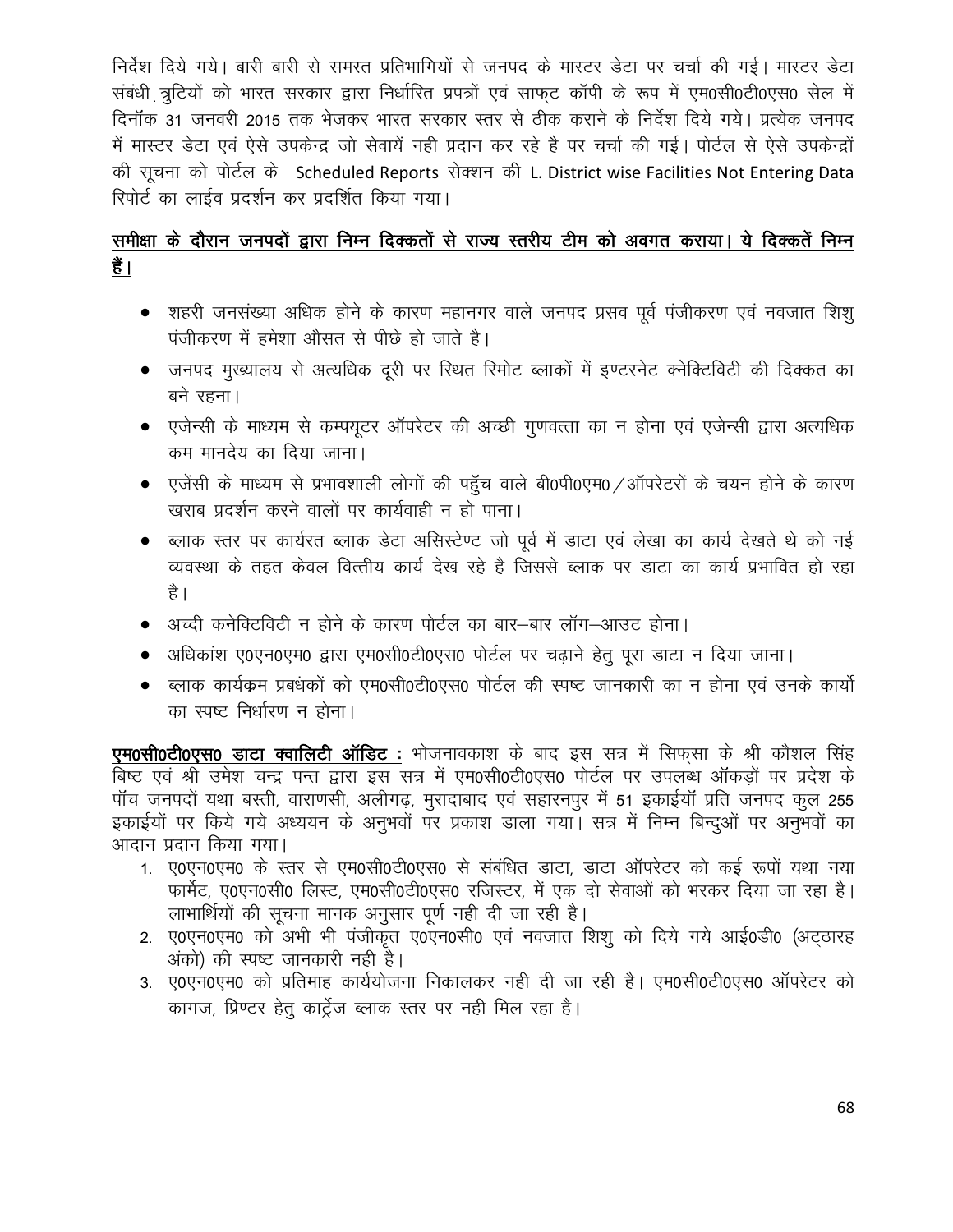- 4. ब्लाक स्तर पर कोई भी अधिकारी यथा प्रभारी चिकित्साधिकारी, स्वास्थ्य शिक्षा अधिकारी, सहायक शोध अधिकारी, ब्लाक कार्यक्रम प्रबंधक, सुपरवाईजरी अधिकारी एल0एच0वी0 द्वारा न तो साप्ताहिक समीक्षा और न ही मासिक समीक्षा की जा रही है।
- 5. पॉच जनपदों में एम0सी0टी0एस0 ऑपरेटर को एम0सी0टी0एस0 के काम के अतिरिक्त अन्य कामों में लगाया गया हैं।
- 6. एम0सी0टी0एस0 ऑपरेटर के स्तर पर "मोडिफिकेशन एवं अपडेशन" के तमाम बिन्दू पाये गये।
- 7. जो सूचनायें ए0एन0एम0 द्वारा दी भी जाती है उसे कई ब्लाक स्तरीय स्वास्थ्य इकाईयों में पोर्टल पर ऑपरेटर द्वारा अपडेट समय पर नही किया गया।
- 8. ए.एन.एम के द्वारा एम.सी.टी.एस. पोर्टल के माघ्यम से जेनेरेटेड मदर एवं चाईल्ड आई0डी0 का उपयोग लाभार्थी के एम.सी.पी. कार्ड पर अंकित नही किया जा रहा है।
- 9. यदयपि अधिकांश इकाइयों में BSNL Broadband एवं Vodafne/Airtel/Idia etc based Internet connection उपलब्ध है, signal एवं bandwidth की समस्या अभी बनी हुई है, साथ ही विघुत की उपलब्धता अत्यंत कम है, इन कारणों से कम्प्यूटर पर कार्य करने का समय प्रभावित होता है!
- 10. साथ ही उपयोगकर्ताओं में Internet security anti-virus एवं कम्प्यूटर हार्डवेयर के सम्बन्ध में और जानकारी की आवश्यकता महसूस की गयी ताकि उपलब्ध संसाधनों का सूचारु एवं सुरक्षित रुप से उपयोग हो सके।
- 11. रिपोट किये गए प्रारुप में कई बार रिक्त स्थान पाए जाते है, यह स्थिति संदेह उत्पन्न करती है क्योकि रिक्तस्थान का अर्थ शून्य, सेवाओं की अनुपलब्धता या लागू नहीं में से कूछ भी लगाया जा सकता है।
- 12. कई बार एक ही रिपोर्ट एक से अधिक रुपों या माध्यमों में प्रदान की जाती है जैसे फोटोकॉपी, पेपर या फिर फोन के द्वारा। इससे डाटा की विश्वसनीयता तो प्रभावित होती है साथ ही भविष्य में मिलान करने हेतु कोई उपयुक्त आधार भी नहीं मिल पाता।
- 13. हालाँकि ए.एन.एम सेवा प्रदाता है, किये गए कार्य को उपयुक्त स्थान पर लिखने / नोट करने में उसको अभी भी कूछ अनिश्चितता बनी रहती है, अतः उनके द्वारा दी गयी सूचना का अवलोकन एवं प्रत्येक पेज पर ए.एन.एम. एवं ए.आर.ओ द्वारा हस्ताक्षर करने की आवश्यकता है।
- 14. ब्लाक इकाई पर एम.सी.टी.एस पर कार्य करने यथा डाटा एंट्री, रिपार्ट, कार्ययोजना इत्यादि की जानकारी एवं जिम्मेदारी BPM एवं BAM को भी साझा करने की आवश्यकता है।

# प्रशिक्षण में एम0सी0टी0एस0 पोर्टल पर रिपोर्ट निकालने का ऑनलाईन अभ्यास कराया गया।

समीक्षा के उपरान्त समस्त प्रतिभागियो को सायं 4.15 बजे से ऑनलाइन अभ्यास हेतु कम्प्यूटर-लैब में ले गये जहाँ प्रत्येक प्रतिभागी को एम.सी.टी.एस. पोर्टल की लाईव रिपार्टस को निकालने का अवसर प्रदान किया गया। प्रशिक्षक द्वारा स्टेप बाई स्टेप एल0सी0डी0 प्रोजक्टर द्वारा ऑनलाइन पोर्टल को खोलने के बारे में अभ्यास कराया गया। पोर्टल पर निम्न रिपोर्टस को निकालने का अभ्यास प्रतिभागियों द्वारा किया गया।

| Login to MCTS Portal Reporting section http://nrhm-mcts.nic.in |                          |                                        |  |  |
|----------------------------------------------------------------|--------------------------|----------------------------------------|--|--|
| Report                                                         | <b>Section</b>           | <b>Report Location on MCTS Portal.</b> |  |  |
| Month wise registration                                        | <b>Scheduled Reports</b> | R. District-wise Month-wise Data Entry |  |  |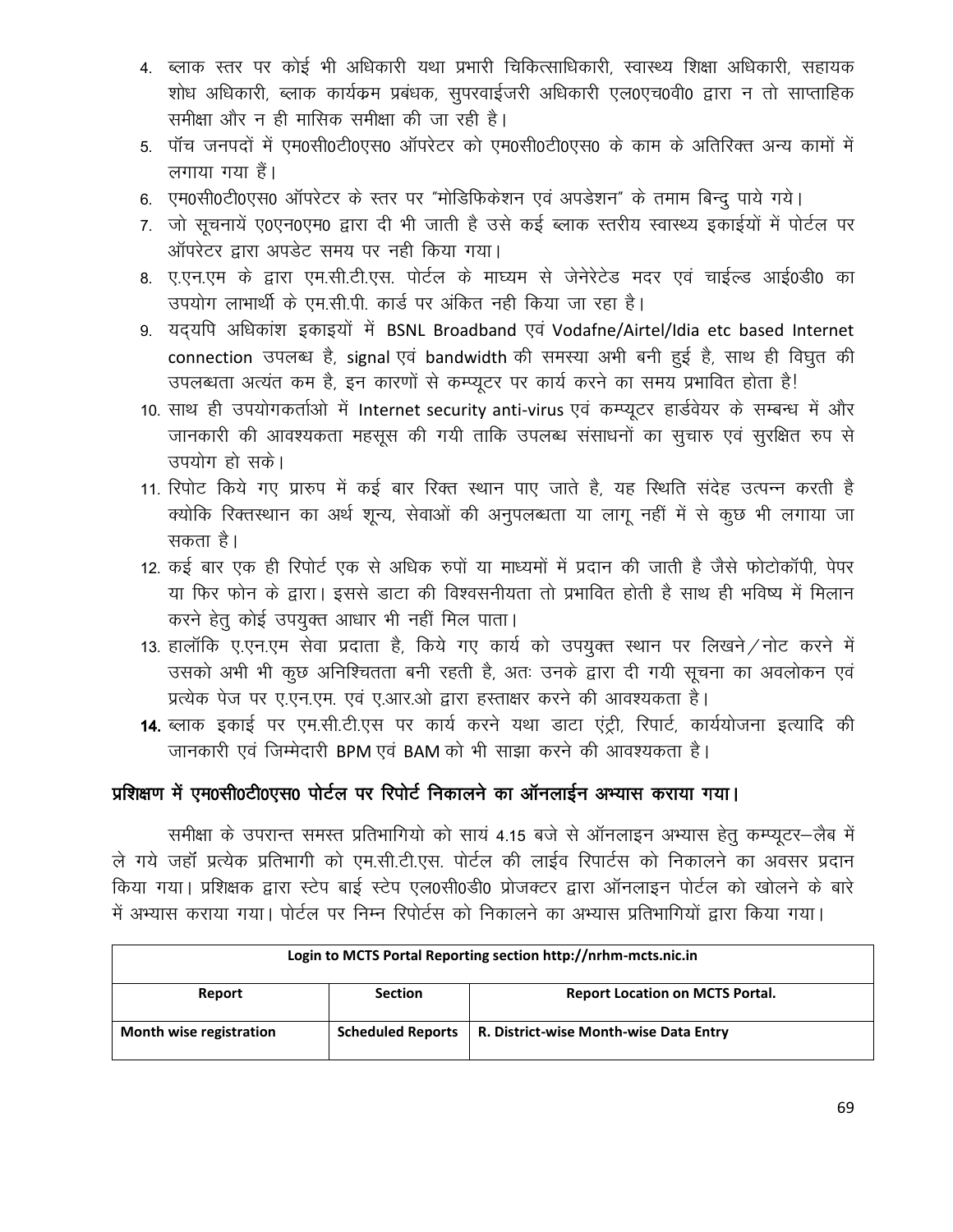| Login to MCTS Portal Reporting section http://nrhm-mcts.nic.in |                          |                                                                                                                          |  |  |
|----------------------------------------------------------------|--------------------------|--------------------------------------------------------------------------------------------------------------------------|--|--|
| Report                                                         | <b>Section</b>           | <b>Report Location on MCTS Portal.</b>                                                                                   |  |  |
| Month wise registration                                        | <b>Scheduled Reports</b> | R. District-wise Month-wise Data Entry                                                                                   |  |  |
| <b>Dashboard</b><br>Of Mother & Child and                      | <b>Dashboard</b>         | D. Mother Factsheet, I.Child Factsheet, B. Mother Service<br><b>Detail</b>                                               |  |  |
| <b>Service Graph of both</b>                                   | <b>Scheduled Reports</b> | H. State and District Dashboard                                                                                          |  |  |
| (It gives complete status)                                     |                          | (D. Mother Factsheet & E. Child Factsheet)                                                                               |  |  |
| <b>Due Services Count</b>                                      | <b>Scheduled Reports</b> | T. Facility Wise Workplan and Service Given                                                                              |  |  |
|                                                                |                          | Note: For Mother, & Children < 1 yr & Children > 1 yr                                                                    |  |  |
| <b>High Risk, Complication &amp;</b>                           | <b>Scheduled Reports</b> | S. Facility wise Mother & Child Count                                                                                    |  |  |
| Low weight count,                                              | <b>Reports</b>           | P. Facility wise Tracking of High Risk Pregnant Women                                                                    |  |  |
| High Risk Mother(Detail) and<br>Low Weight Children(Detail)    | <b>Reports</b>           | R. Facility wise Tracking of Low Weight Children                                                                         |  |  |
| <b>Not Reporting Facilities</b>                                | <b>Scheduled Reports</b> | L. District wise facilities Not Entering Data<br>Note: This report can also use for master data mapping up<br>to village |  |  |
| <b>Not Reporting</b>                                           | <b>Reports</b>           | U. Facility wise Not Reporting with In-charge Detail                                                                     |  |  |
| <b>Blocks performance</b><br>In Last 30 days                   | <b>Scheduled Reports</b> | J. District wise Daily Data Entry/Cast-wise Count                                                                        |  |  |
| <b>USSD Status</b>                                             | <b>USSD</b>              | G. District Wise USSD Status & D. State wise USSD<br><b>Registered</b>                                                   |  |  |
| <b>State Wise Performance</b>                                  | <b>Scheduled Reports</b> | A. State wise Mother & Child Count                                                                                       |  |  |
| <b>Workplan (Due List)</b>                                     | Workplan                 | H. Facility wise Work Plan (Note: For Mother and For Child)                                                              |  |  |

प्रत्येक प्रतिभागी को एम0सी0टी0एस0 से संबंधित प्रस्तुतिकरण हार्डकॉपी में डैशबोर्ड एवं साफ्ट कॉपी में संबंधित प्रतिभागियों के जनपदों के ऑकडे सी0डी0 में दिये गये। मण्डलीय शोध अधिकारी, मण्डलीय परियोजना प्रबंधक एवं मण्डलीय लेखा प्रबंधकों को पूरे मण्डल से संबंधित डैशबोर्ड जनपदवार एवं सी0डी0 प्रदान की गई।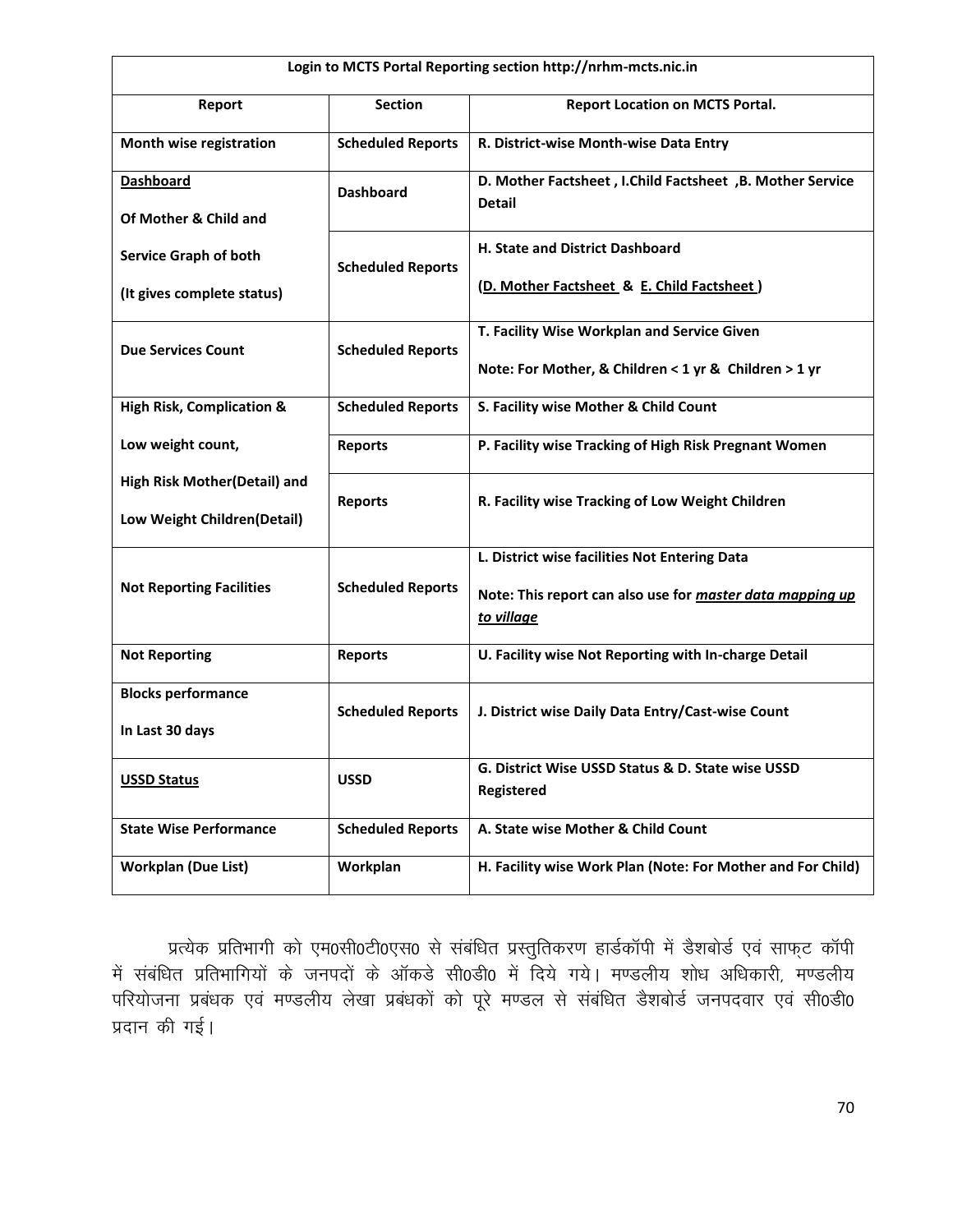# टेक्निकल सपोर्ट यूनिट उत्तर प्रदेश के द्वारा एच.एम.आई.एस. की गुणवत्ता में सुधारात्मक कार्य के लिए निम्नानूसार विषयों पर सत्र लिया गया।

- 1. सूक्षेमा एच.एम.आई.एस. एनालिसिस सॉफ्टवेयर : टी.एस.यू. टीम द्वारा प्रजेंटेशन के माध्यम से सूक्षेमा सॉफ्टवेयर के प्रयोग के बारे में विस्तार से बताया गया। टी.एस.यू. टीम द्वारा सॉफ्टवेयर एवं उसकी समस्त सहायक फाइल तथा प्रजेंटेशन भी प्रतिभागियों को शेयर किया गया।
- 2. HMIS डाटा वेलिडेशन टूल : एच.एम.आई.एस. डाटा की गुणवत्ता के लिए डाटा को फैसिलिटीवार मासिक आधार पर validate किया जाना आवश्यक है, जिसके लिए भारत सरकार द्वारा निर्धारित वेलिडेशन रूल एवं अन्य रूल जिनको नियमित आधार पर चेक किया जाना आवश्यक है एवं टी.एस. यू. टीम ने इनको केटेगरी वाइज लिस्ट किया है एवं इनके परीक्षण के लिए टूल भी तैयार किया है। उक्त वेलिडेशन रूल एवं टूल पर समस्त प्रतिभागियों को टी.एस.यू. टीम द्वारा प्रजेंटेशन के माध्यम से प्रदर्शित किया गया तथा प्रतिभागियों द्वारा उठाये गये कई प्रश्नों का प्रत्युत्तर दिया गया। टी.एस.यू. टीम द्वारा वेलिडेशन टूल एवं उसकी समस्त सहायक फाइल तथा प्रजेंटेशन भी प्रतिभागियों को शेयर किया गया।
- 3. सत्र के दौरान प्रत्येक प्रतिभागी को प्रतिदिन निम्न बिन्दुओं पर स्वयं समीक्षा करने के लिए प्रेरित किया गया।
	- 1. ब्लाकवार गर्भवती माता एवं बच्चों को पंजीकरण की स्थिति।
	- 2. जनपद की प्रत्येक ब्लाक इकाई पर गर्भवती माताओं एवं बच्चों के पंजीकरण की फीडिंग की रिथति ।
	- 3. एम0सी0टी0एस0 रजिस्टर के प्रत्येक बिन्दु पर डाटा फीडिंग की स्थिति।
	- 4. प्रत्येक माह इकाईवार वर्कप्लान को निकालने एवं वर्कप्लान अनुसार कार्य की प्रगति की स्थिति पर समीक्षा।